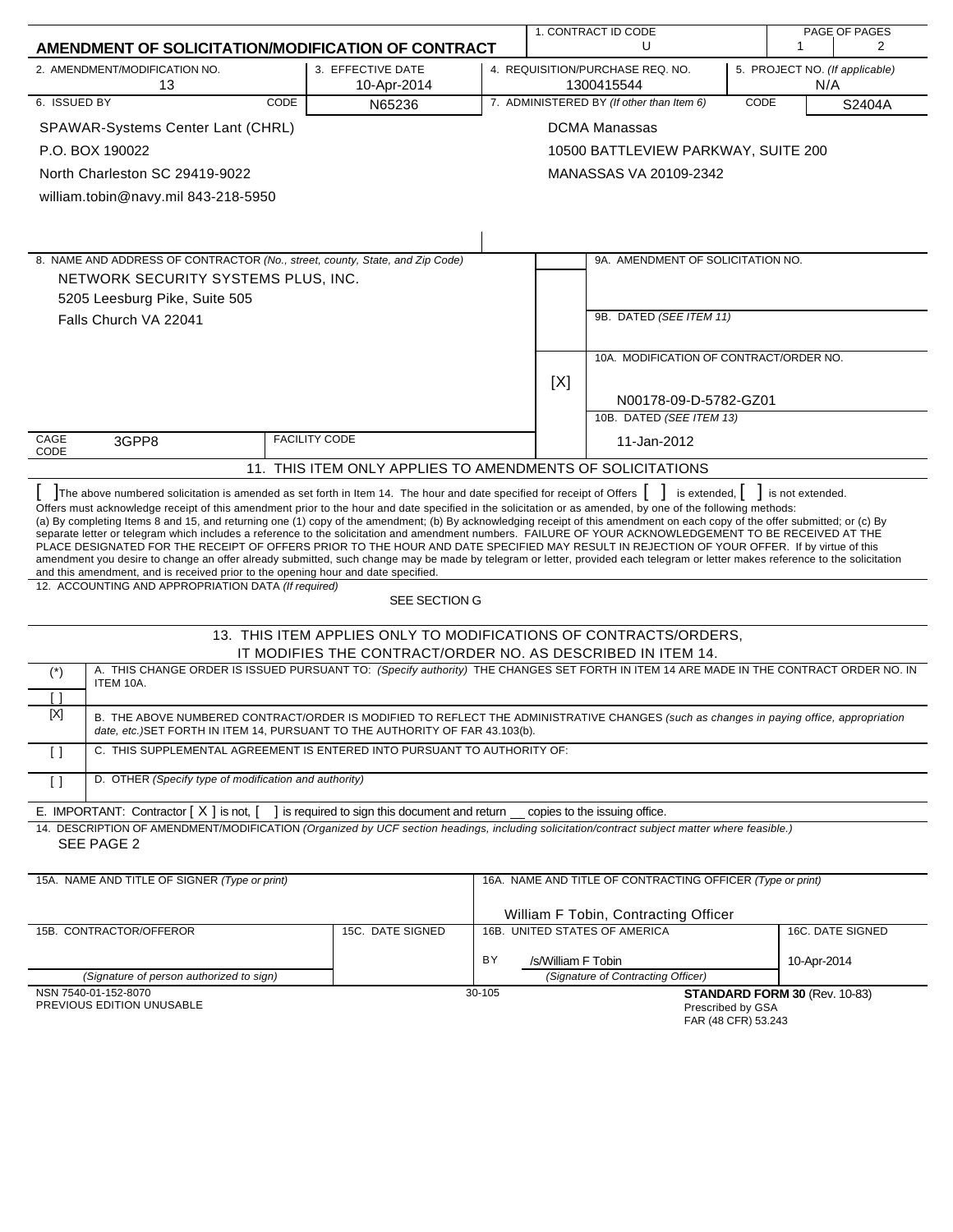| ' CONTRACT NO.             | ORDER NO.<br>. DELIVERY | <b>I AMENDMENT/MODIFICATION NO.</b> | <b>PAGE</b> | ' FINAL |
|----------------------------|-------------------------|-------------------------------------|-------------|---------|
| $-5782$<br>  N00178-09-D-5 | GZ01                    | . .                                 | 2 of 2      |         |

## **GENERAL INFORMATION**

The purpose of this modification is to change the COR and add incremental funding ... Accordingly, said Task Order is modified as follows: A conformed copy of this Task Order is attached to this modification for informational purposes only.

The Line of Accounting information is hereby changed as follows:

The total amount of funds obligated to the task is hereby increased from \$5,017,060.33 by \$450,000.00 to \$5,467,060.33.

| <b>CLIN/SLIN</b> | Type Of Fund                | From $(S)$ | By()       | To $($ )   |
|------------------|-----------------------------|------------|------------|------------|
| 400305           | Fund Type -<br><b>OTHER</b> | 0.00       | 450,000.00 | 450,000.00 |

The total value of the order is hereby increased from \$24,459,081.00 by \$0.00 to \$24,459,081.00.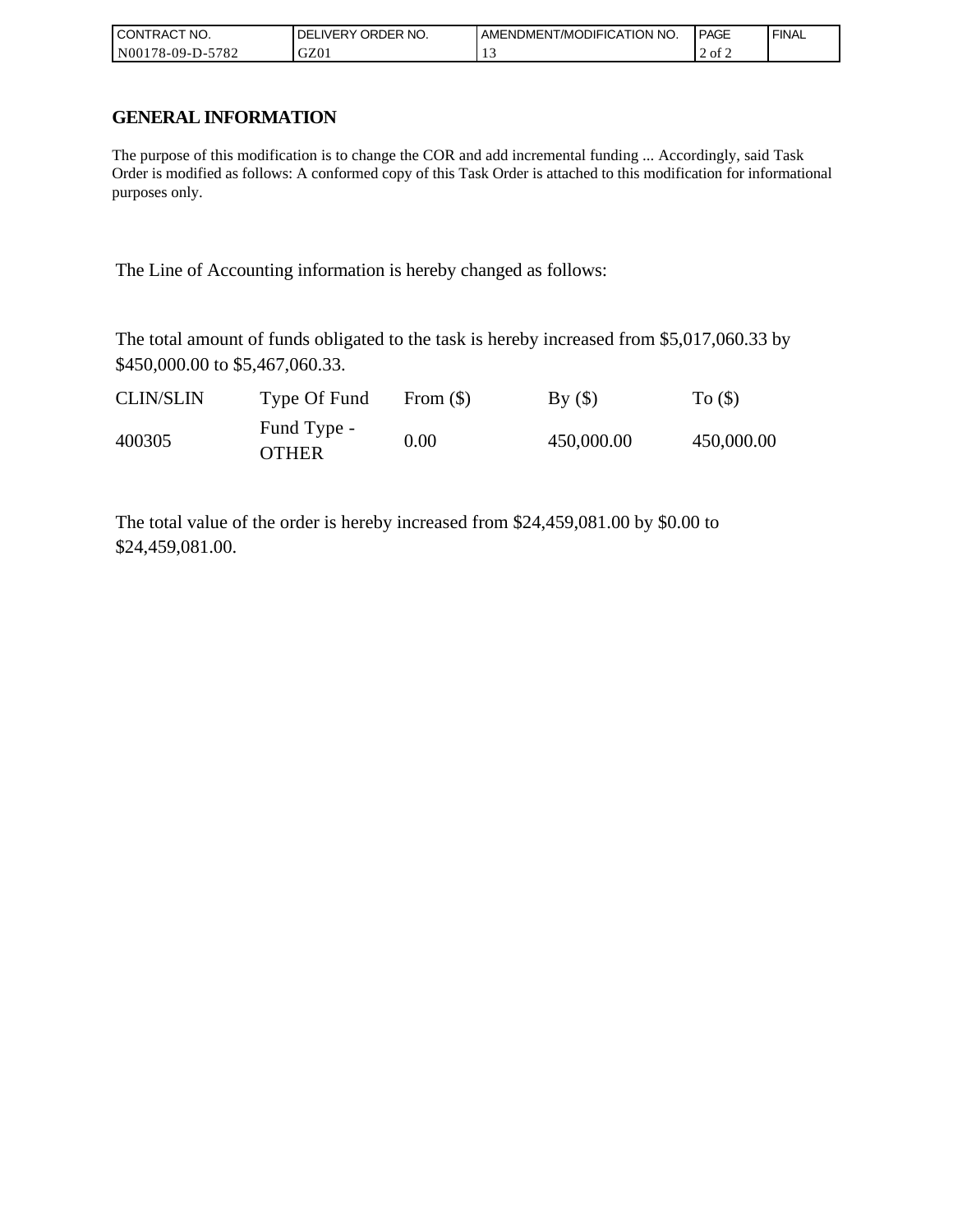| <b>CONTRACT NO.</b>    | ' ORDER NO.<br>∟IVERY<br>DELI | AMENDMENT/MODIFICATION NO. | <b>PAGE</b> | <b>FINAL</b> |
|------------------------|-------------------------------|----------------------------|-------------|--------------|
| N00178-09-D-5<br>-5782 | GZ01                          |                            | -ot<br>ے ر  |              |

#### **SECTION B SUPPLIES OR SERVICES AND PRICES**

CLIN - SUPPLIES OR SERVICES For Cost Type Items: Item PSC Supplies/Services Qty Unit Est. Cost Fixed Fee CPFF ------ --- ----------------- ---- ---- --------------- --------------- -------------- 4001 R425 IA Support (Fund 1.0 LO \$7,328,169.00 \$319,542.00 \$7,647,711.00 Type - TBD) 400101 R425 ACRN:AA PR 1300239279 (Fund Type - OTHER) 400102 R425 ACRN:AB PR 1300286595 (Fund Type - OTHER) 4002 R425 IA Support (Fund 1.0 LO \$7,498,166.00 \$366,636.00 \$7,864,802.00 Type - TBD) 400201 R425 ACRN: AC PR: 1300298860 (Fund Type - OTHER) 400202 R425 ACRN: AF PR: 1300319971 (Fund Type - OTHER) 400203 R425 ACRN: AE PR: 1300332147 (Fund Type - OTHER) 400204 R425 ACRN: AG PR: 1300354996 (Fund Type - OTHER) 400205 R425 ACRN: AH PR: 1300354996 (Fund Type - OTHER) 4003 R425 IA Support (Fund 1.0 LO \$7,672,265.00 \$333,893.00 \$8,006,158.00 Type - TBD) 400301 R425 ACRN: AJ PR: 1300373150 (Fund Type - OTHER) 400302 R425 ACRN: AK PR: 1300373150 (Fund Type - OTHER)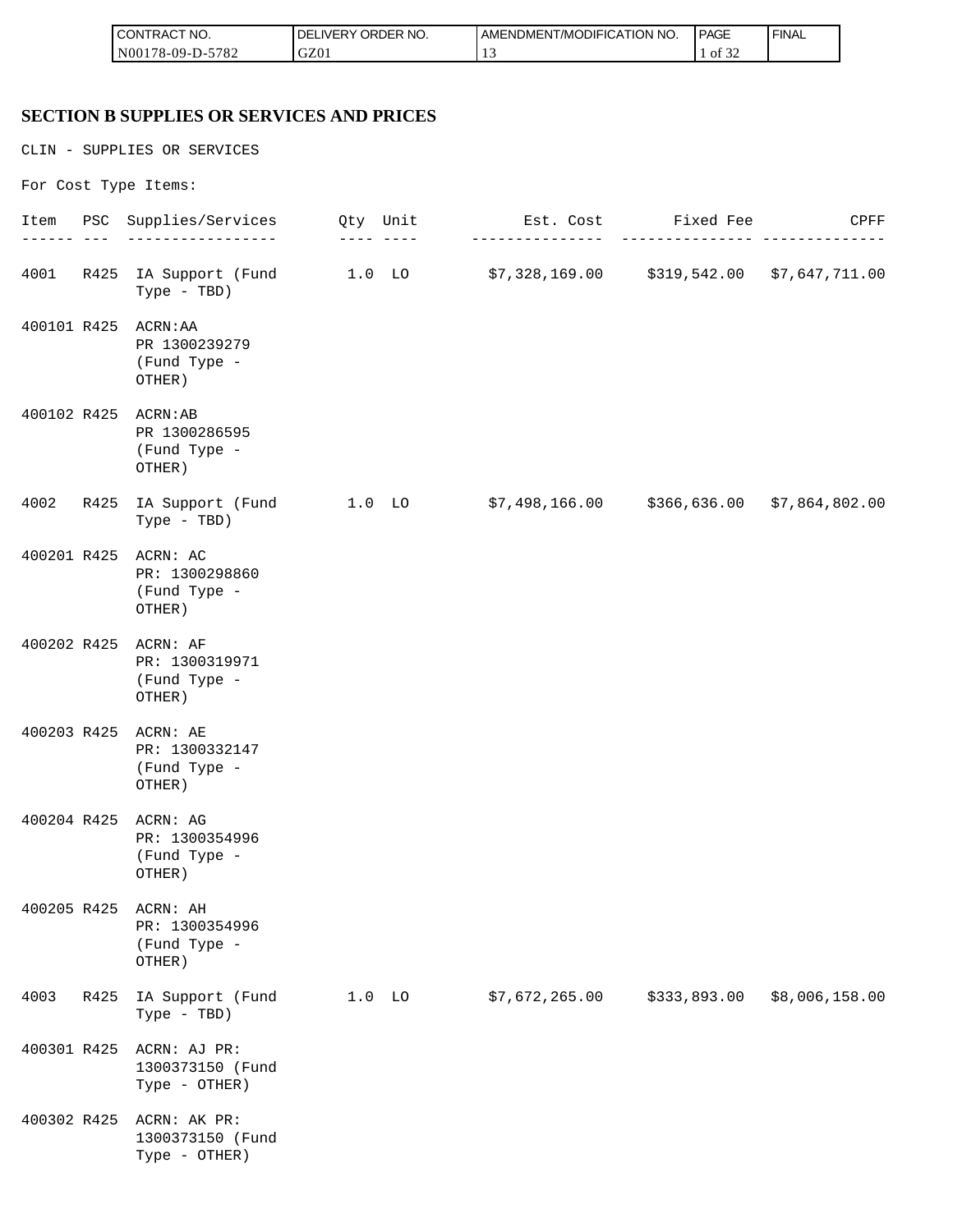|                |      | CONTRACT NO.                                                  | DELIVERY ORDER NO. | AMENDMENT/MODIFICATION NO.                    | PAGE    | <b>FINAL</b> |
|----------------|------|---------------------------------------------------------------|--------------------|-----------------------------------------------|---------|--------------|
|                |      | N00178-09-D-5782                                              | GZ01               | 13                                            | 2 of 32 |              |
|                |      | 400303 R425 ACRN: AJ PR:<br>1300373150 (Fund<br>Type - OTHER) |                    |                                               |         |              |
| 400304 R425    |      | ACRN: AM PR:<br>1300394554 (Fund<br>Type - OTHER)             |                    |                                               |         |              |
| 400305 R425    |      | ACRN AN PR<br>1300415544<br>(Fund Type -<br>OTHER)            |                    |                                               |         |              |
| 4004           | R425 | IA Support (Fund<br>Type - TBD)<br>Option                     | $1.0$ LO           | $$7,850,571.00$ $$341,316.00$ $$8,191,887.00$ |         |              |
| 4005           |      | R425 IA Support (Fund<br>Type - TBD)<br>Option                | $1.0$ LO           | $$8,033,188.00$ $$348,911.00$ $$8,382,099.00$ |         |              |
| For ODC Items: |      |                                                               |                    |                                               |         |              |
| ------- ---    |      | Item PSC Supplies/Services Qty Unit<br>------------------     |                    | Est. Cost                                     |         |              |
| 6001           |      | R425 IA Support (Fund 1.0 LO<br>Type - TBD)                   |                    | \$313,470.00                                  |         |              |
| 600101 R425    |      | ACRN: AB<br>PR 1300286595<br>(Fund Type -<br>OTHER)           |                    |                                               |         |              |
|                |      | 6002 R425 IA Support (Fund 1.0 LO \$313,470.00<br>Type - TBD) |                    |                                               |         |              |
| 600201 R425    |      | ACRN: AC<br>PR: 1300298860<br>(Fund Type -<br>OTHER)          |                    |                                               |         |              |
| 600202 R425    |      | ACRN: AH<br>PR: 1300354996<br>(Fund Type -<br>OTHER)          |                    |                                               |         |              |
| 6003           | R425 | IA Support (Fund<br>Type - TBD)                               | $1.0$ LO           | \$313,470.00                                  |         |              |
| 600301 R425    |      | ACRN: AJ PR:<br>1300373150 (Fund<br>Type - TBD)               |                    |                                               |         |              |
| 6004           | R425 | IA Support (Fund<br>Type - TBD)<br>Option                     | $1.0$ LO           | \$313,470.00                                  |         |              |
| 6005           | R425 | IA Support (Fund<br>Type - TBD)                               | $1.0$ LO           | \$313,470.00                                  |         |              |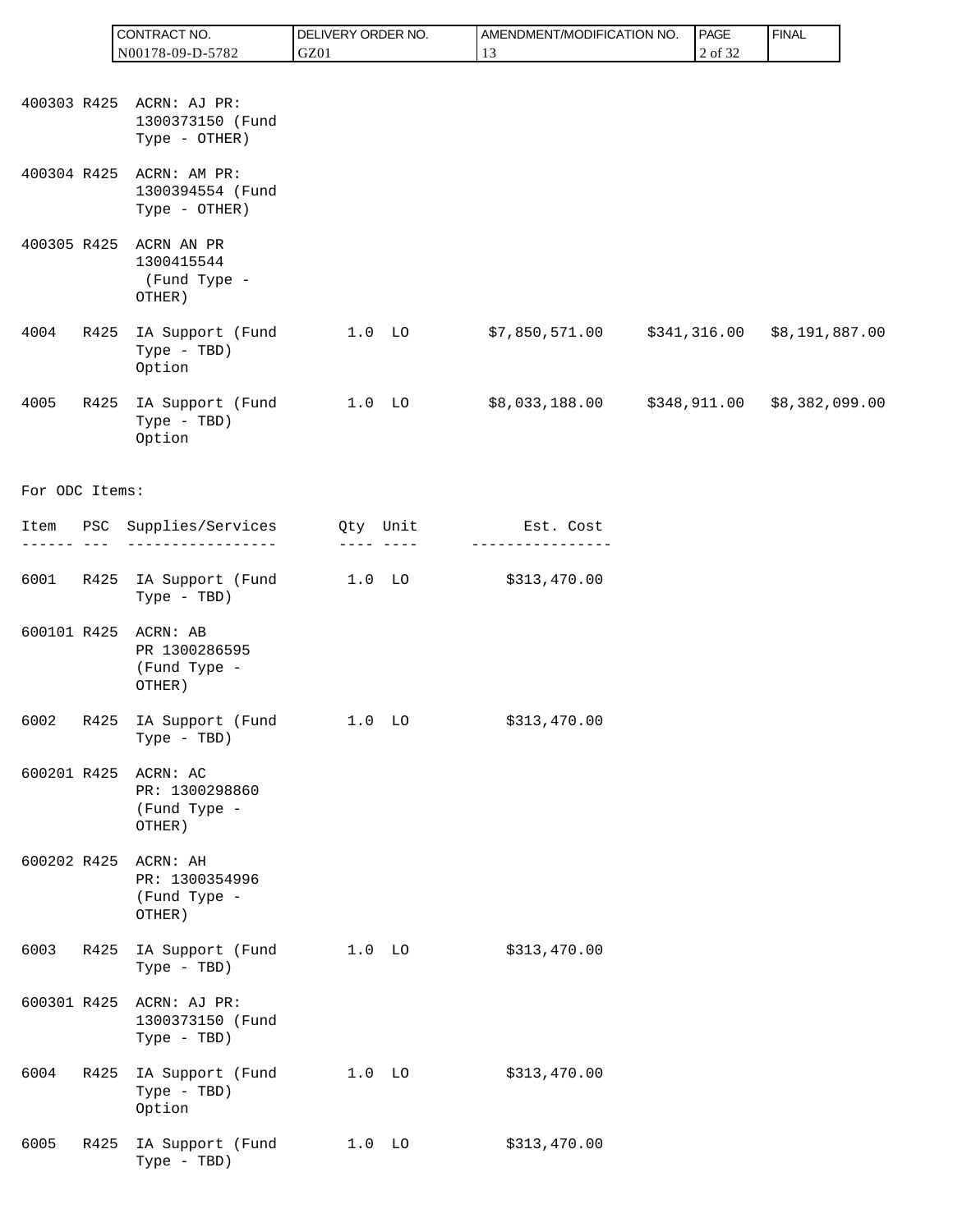| I CONTRACT NO.   | NO.<br><b>DELIVERY ORDER</b> | I AMENDMENT/MODIFICATION NO. | PAGE    | <b>FINAL</b> |
|------------------|------------------------------|------------------------------|---------|--------------|
| N00178-09-D-5782 | GZ01                         |                              | of $32$ |              |

Option

### 5252.216-9204 LEVEL OF EFFORT--FEE ADJUSTMENT FORMULA (MAR 1994)

(a) Subject to the provisions of the "Limitation of Cost" or "Limitation of Funds" clause (whichever is applicable to this contract), it is hereby understood and agreed that the fixed fee is based upon the Contractor providing the following number of staff-hours of direct labor, hereinafter referred to as X, at the estimated cost and during the term of this contract specified elsewhere herein:

[Contractor shall insert number of estimated direct labor staff hours]

| Total Staff-Hours (X)* Total Prime Staff-Hours Fixed Fee**<br>*(inclusive of Prime and any proposed Subcontractor(s)) |  |
|-----------------------------------------------------------------------------------------------------------------------|--|
| Base Period __________ _________ ________                                                                             |  |
| Option 1 __________ _________ _______                                                                                 |  |
| Option 2 _________ _________ _______                                                                                  |  |
| Option 3 _________ _________ _______                                                                                  |  |
| Option 4 _________ _________ ______                                                                                   |  |
| **Contractor is to identify basis for fixed fee amount: ______ Prime Hours Only ______ Total Staff-Hours              |  |

The Contractor agrees to provide the total level of effort specified above in performance of work described in Sections "B" and "C" of this contract.

(b) Of the total staff-hours of direct labor set forth above, it is estimated that \_\_ staff-hours are competitive time (uncompensated overtime). Competitive time (uncompensated overtime) is defined as hours provided by personnel in excess of 40 hours per week without additional compensation for such excess work. All other effort is defined as compensated effort. If no amount is indicated in the first sentence of this paragraph, competitive time (uncompensated overtime) effort performed by the contractor shall not be counted in fulfillment of the level of effort obligations under this contract.

(c) Effort performed in fulfilling the total level of effort obligations specified above shall only include effort performed in direct support of this contract and shall not include time and effort expended on such things as local travel from an employee's residence to their usual work location, uncompensated effort while on travel status, truncated lunch periods, or other time and effort which does not have a specific and direct contribution to the tasks described in Section B.

(d) It is understood and agreed that various conditions may exist prior to or upon expiration of the term of the contract, with regard to the expenditure of labor staff-hours and/or costs thereunder which may require adjustment to the aggregate fixed fee. The following actions shall be dictated by the existence of said conditions:

(1) If the Contractor has provided not more than 105% of X or not less than 95% of X, within the estimated cost, and at the term of the contract, then the fee shall remain as set forth in Section B.

(2) If the Contractor has provided X-staff-hours, within the term, and has not exceeded the estimated cost then the Contracting Officer may require the Contractor to continue performance until the expiration of the term, or until the expenditure of the estimated cost of the contract except that, in the case of any items or tasks funded with O&MN funds, performance shall not extend beyond 30 September. In no event shall the Contractor be required to provide more than 105% of X within the term and estimated cost of this contract. The fee shall remain as set forth in Section B.

(3) If the Contractor expends the estimated cost of the contract, during the term of the contract and has provided less than X staff-hours, the Government may require the Contractor to continue performance, by providing cost growth funding, without adjusting the fixed fee, until such time as the Contractor has provided X staff-hours.

(4) If the Contracting Officer does not elect to exercise the Government's rights as set forth in paragraph (d)(2) and (d)(3) above, and the Contractor has not expended more than 95% of X staff-hours, the fixed fee shall be equitably adjusted downward to reflect the diminution of work. The total fee due the contractor shall be adjusted so as to be in direct proportion to the number of direct hours utilized in the same ration of fee to the estimated total hours then set forth in the contract.

(5) Nothing herein contained shall, in any way, abrogate the Contractor's responsibilities, and/or the Government's rights within the terms of the contract provision entitled "Limitation of Cost" or "Limitation of Funds" as they shall apply throughout the term of the contract, based upon the total amount of funding allotted to the contract during its specified term.

(e) Within 45 days after completion of the work under each separately identified period of performance hereunder, the Contractor shall submit the following information in writing to the Contracting Officer with copies to the cognizant Contract Administration Office and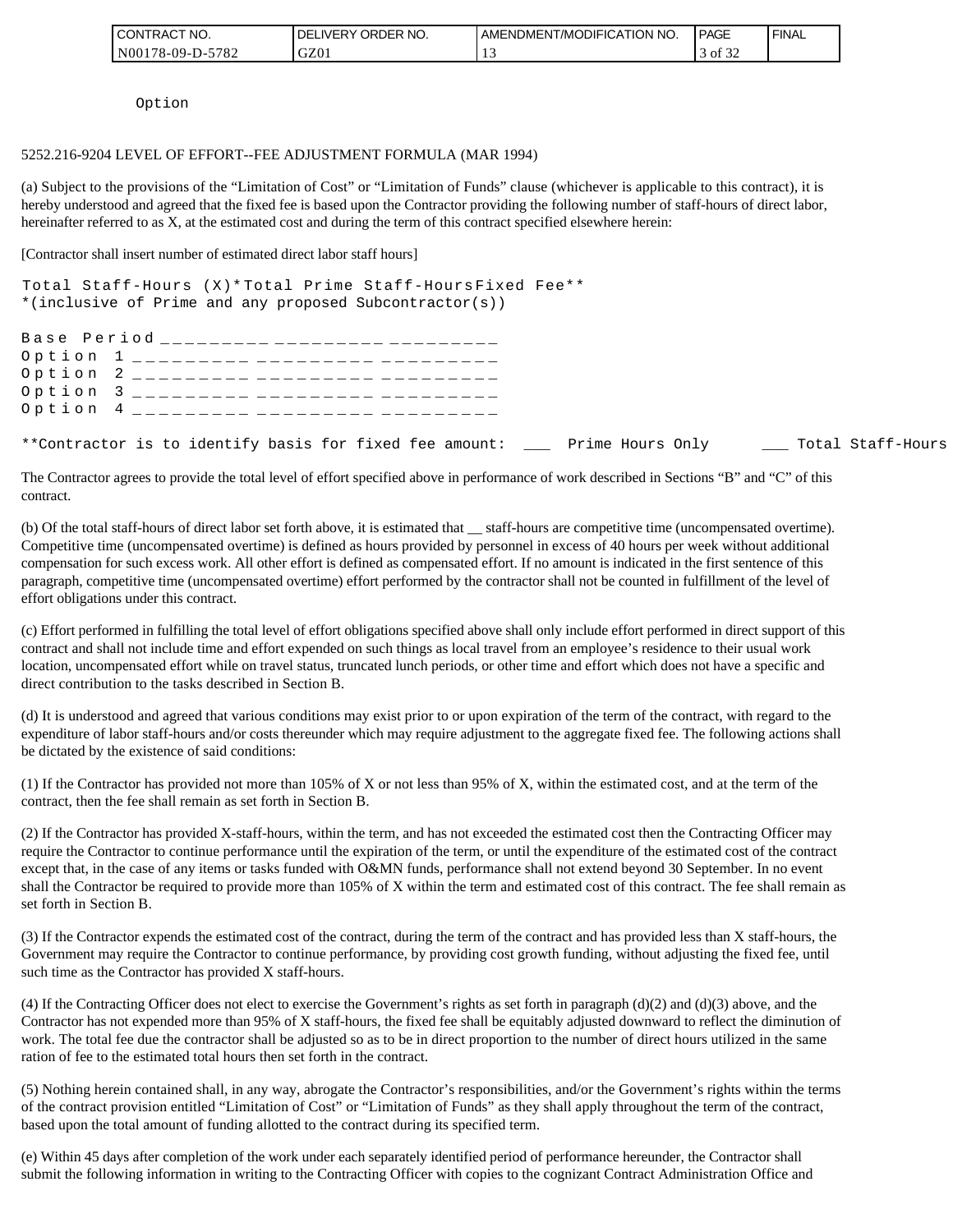| I CONTRACT NO.           | ' ORDER NO.<br><b>DELIVERY</b> | I AMENDMENT/MODIFICATION NO. | <b>PAGE</b>             | ' FINAL |
|--------------------------|--------------------------------|------------------------------|-------------------------|---------|
| N00178-09-D-5<br>$-5782$ | GZ01                           |                              | $c \wedge$<br>ΟĪ<br>-24 |         |

DCAA office to which vouchers are submitted:

(1) The total number of staff-hours of direct labor expended during the applicable period.

(2) A breakdown of this total showing the number of staff-hours expended in each direct labor classification and associated direct and indirect costs.

(3) A breakdown of other costs incurred.

(4) The Contractor's estimate of the total allowable cost incurred under the contract for the period.

In the case of a cost under-run, the Contractor shall submit the following information in addition to that required above:

(5) The amount by which the estimated cost of this contract may be reduced to recover excess funds and the total amount of staff-hours not expended, if any.

(6) A calculation of the appropriate fee reduction in accordance with this clause.

All submissions required by this paragraph shall separately identify subcontractor information, if any.

#### ADDITIONAL SLINS

Additional SLINs will be unilaterally created by the Contracting Officer during performance of this Task Order to accommodate the multiple types of funds that will be used under this order.

#### LIMITATION OF LIABILITY – INCREMENTAL FUNDING

CLINs 4001 & 6001 are incrementally funded and the amount currently available for payment hereunder is limited to \$305,000.00. It is estimated that these funds will cover the cost of performance through 10 January 2013. Subject to the provisions of the clause entitled "Limitation of Funds" (APR 94) (FAR 52.232-22) of the general provisions of this contract, no legal liability on the part of the Government for payment in excess of \$305,000.00 shall arise unless additional funds are made available and are incorporated as a modification to the delivery order.

| <b>CLIN</b>  | <b>CPFF</b>     | THIS ACTION | <b>CUMULATIVE</b> | <b>BALANCE</b> |
|--------------|-----------------|-------------|-------------------|----------------|
| 4001         | \$7,647,711.00  | 270,000.00  | 295,000.00        | \$7,352,711.00 |
| 6001         | 313,470.00<br>D | 10,000.00   | 10,000.00<br>\$   | 303,470.00     |
| <b>TOTAL</b> | \$7,961,181.00  | 280,000.00  | 305,000.00        | \$7,656,181.00 |

CLINs 4002 & 6002 are incrementally funded and the amount currently available for payment hereunder is limited to \$2,622,844.34. It is estimated that these funds will cover the cost of performance through 10 September 2013. Subject to the provisions of the clause entitled "Limitation of Funds" (APR 94) (FAR 52.232-22) of the general provisions of this contract, no legal liability on the part of the Government for payment in excess of \$2,622,844.34 shall arise unless additional funds are made available and are incorporated as a modification to the delivery order.

| <b>CLIN</b>  | <b>CPFF</b>       | THIS ACTION | <b>CUMULATIVE</b> | <b>BALANCE</b>    |
|--------------|-------------------|-------------|-------------------|-------------------|
| 4002         | 7,864,802.00      | S<br>0.00   | 2,597,844.34      | 5,266,957.66<br>Φ |
| 6002         | 313,470.00        | \$<br>0.00  | 25,000.00<br>\$   | \$<br>288,470.00  |
| <b>TOTAL</b> | 8,178,272.00<br>Φ | 0.00<br>J   | 2,622,844.34      | 5,555,427.66<br>Ψ |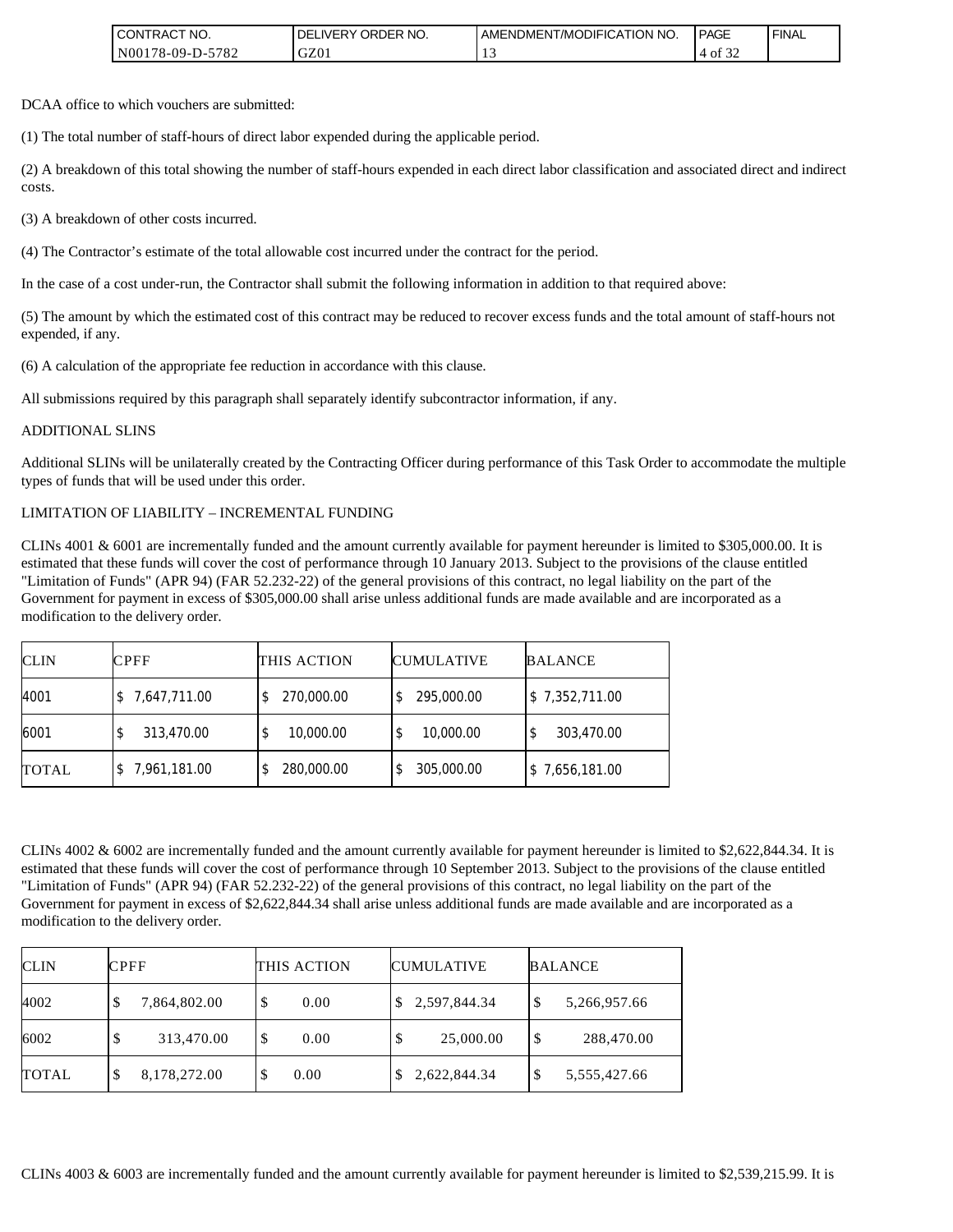| CONTRACT NO.<br>ш                         | ORDER<br>NO.<br><b>DELIVERY</b> | <b>AMENDMENT/MODIFICATION NO.</b> | PAGE                | `FINAL |
|-------------------------------------------|---------------------------------|-----------------------------------|---------------------|--------|
| N00178-09-D-<br>.770 <sub>0</sub><br>78 Z | GZ01                            |                                   | $\sim$<br>ΟĪ<br>-24 |        |

estimated that these funds will cover the cost of performance through 10 September 2014. Subject to the provisions of the clause entitled "Limitation of Funds" (APR 94) (FAR 52.232-22) of the general provisions of this contract, no legal liability on the part of the Government for payment in excess of \$2,539,215.99 shall arise unless additional funds are made available and are incorporated as a modification to the delivery order.

| <b>CLIN</b>  | <b>CPFF</b>        | THIS ACTION      | <b>CUMULATIVE</b>  | <b>BALANCE</b>     |
|--------------|--------------------|------------------|--------------------|--------------------|
| 4003         | 8,006,158.00<br>\$ | 450,000.00<br>\$ | \$2,530,000.00     | \$5,476,158.00     |
| 6003         | 313,470.00<br>\$   | \$               | \$<br>9,215.99     | \$<br>304,254.01   |
| <b>TOTAL</b> | 8,319,628.00<br>\$ | 450,000.00<br>\$ | 2,539,215.99<br>\$ | 5,780,412.01<br>\$ |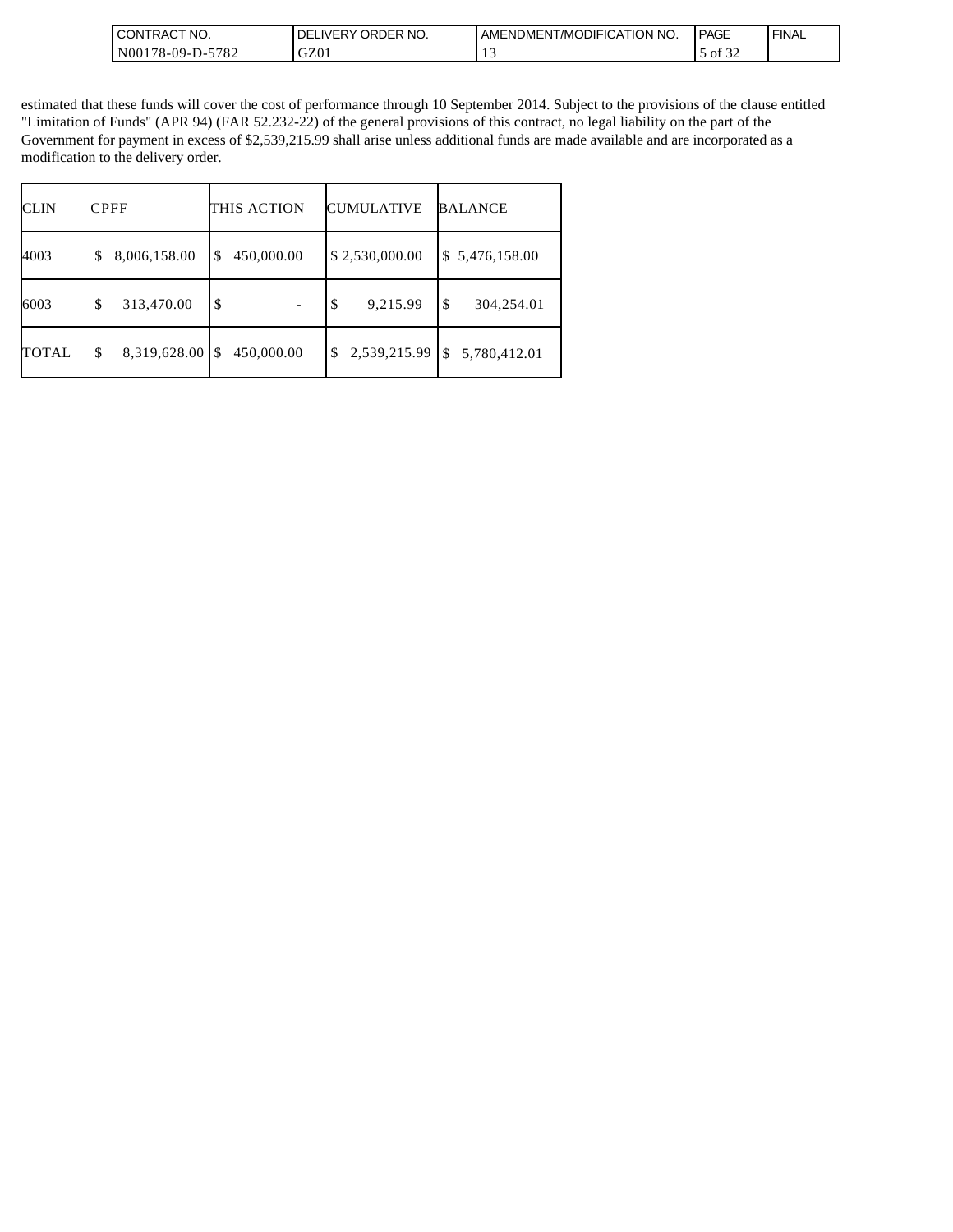| <b>CONTRACT NO.</b>    | NO.<br>' ORDER<br><b>DELIVERY</b> | AMENDMENT/MODIFICATION NO. | <b>PAGE</b>              | ' FINAL |
|------------------------|-----------------------------------|----------------------------|--------------------------|---------|
| N00178-09-D-5<br>-5782 | GZ01                              |                            | $\sim$ $\sim$<br>6 of 32 |         |

## **SECTION C DESCRIPTIONS AND SPECIFICATIONS**

C-302 SPECIFICATIONS/STATEMENT OF WORK (DEC 1998)

Work under this contract shall be performed in accordance with the following Performance Work Statement (PWS):

### **Section C - Performance Work Statement (PWS)**

SPAWARSYSCEN-CHARLESTON, Code 582V0, Information Assurance (IA), IA Mitigation, Certification and Accreditation (C&A), and Information Assurance Vulnerability Management (IAVM)

### **1.0 INTRODUCTION**

The Space and Naval Warfare Systems Center (SPAWARSYSCEN) Atlantic; Network Security Implementation Branch, Code 582V0, is providing Network Security Engineering Support Services in support of Navy Medicine and Federal Health Systems as it pertains to information assurance for Navy Medicine's Military Treatment Facilities (MTF), Dental clinics worldwide, and Federal Health agencies.

### **2.0 BACKGROUND**

The task will support the continued Information Assurance initiatives within Navy Medicine and Federal Health agencies, and provide support to the Information Management and Information Technology (IM/IT) execution agent. SSC Atlantic will execute all aspects of Information Assurance for Navy Medicine and Federal Health agencies to ensure compliance with Federal, Department of Defense (DoD), and Department of Navy (DoN) regulations and policies.

### **3.0 SCOPE**

The objective of this Task Order is to provide support in the conduct of Information Assurance (IA), IA Mitigation, Certification and Accreditation (C&A), and Information Assurance Vulnerability Management (IAVM) to support the mission of Navy Medical and Federal Health systems at locations throughout the CONUS and OCONUS areas as well as incorporate the evaluation of the current IA and security posture of Navy Medical and Federal Health Systems facilities. The range of this support would span subject matter expertise to administrative support/graphic services with skill sets and experience that match Code 582V0's need to comply with and respond to requirements including current, updated program plans and documentation, current and accurate requirements definition, alternative approaches for fielding, migrating, staging and supporting systems, site management, adherence to standards, specifications and best practices, mitigation of risks, addressing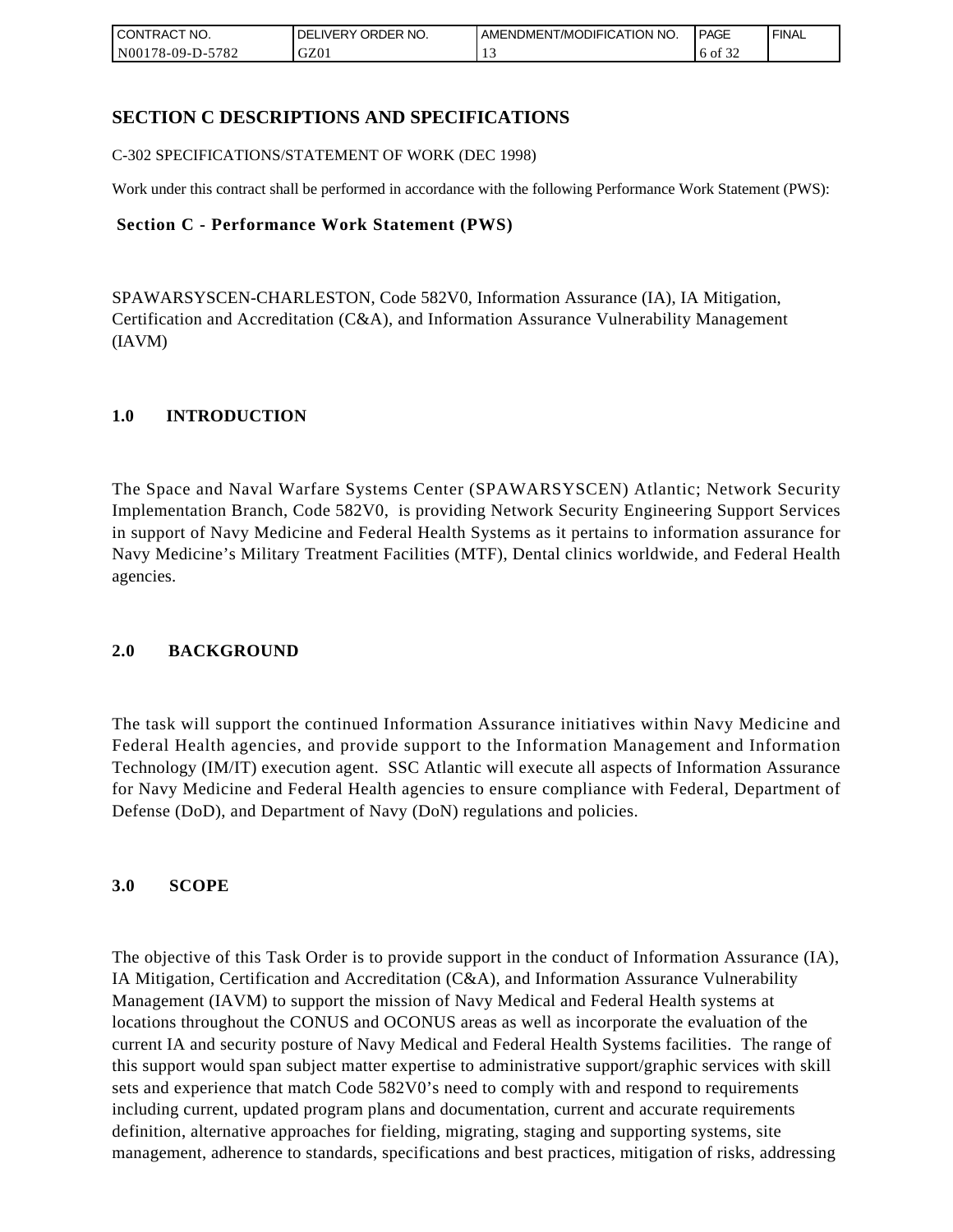| I CONTRACT NO.   | ORDER NO.<br><b>DELIVERY</b> | I AMENDMENT/MODIFICATION NO. | PAGE              | ' FINAL |
|------------------|------------------------------|------------------------------|-------------------|---------|
| N00178-09-D-5782 | GZ01                         |                              | 0.22<br>οt<br>ے ر |         |

issues and performing all Program and Project functions necessary to achieve the strategic goalds and objectives of SPAWAR's customers.

## **4.0 PLACE OF PERFORMANCE**

Work shall be performed at the SPAWARSYSCEN, Atlantic and in each of the following location(s):

- a. Contractor's Facility
- b. Bethesda, MD
- c. San Diego, CA
- d. New Orleans, LA
- e. NH Camp Pendleton, Ocean Side, CA
- f. NH Oak Harbor, WA
- g. NH Corpus Christi, TX
- h. NH Rota, Spain
- i. NH Guam
- j. NH Guantanamo Bay (Cuba)
- k. NH Cherry Point, NC
- l. NH Bremeerton, (Washington)
- m. NH Lemoore, CA
- n. NH Sigonella, Italy
- o. NH Napes, Italy
- p. NH Okinawa, Japan
- q. NH Pensacola, FL
- r. NH 29 Palms, CA
- s. NNMC Bethesda, Maryland
- t. NH Yokosuka, Japan
- u. NAMRU Jakarta (Indonesia)
- v. NAMR:U Cairo (Egypt)
- w. NH Pearl Harbor (Honolulu)
- x. NAMRU Lima (Peru)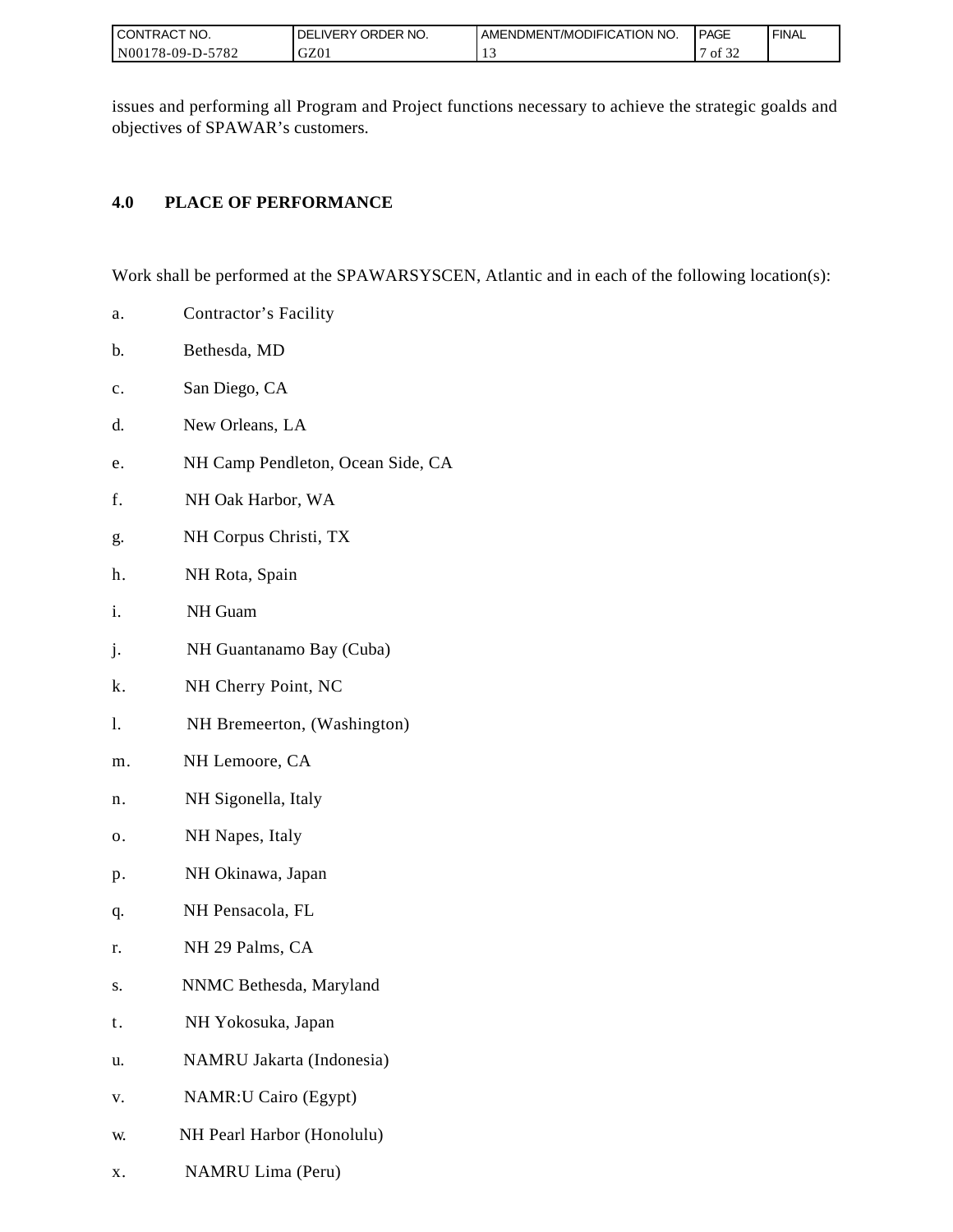| <b>CONTRACT NO.</b> | I DELIVERY ORDER NO. | AMENDMENT/MODIFICATION NO. | PAGE                     | ' FINAL |
|---------------------|----------------------|----------------------------|--------------------------|---------|
| N00178-09-D-5782    | GZ01                 |                            | $\sim$ $\sim$<br>8 of 32 |         |

## **5.0 APPLICABLE DIRECTIVES / REFERENCES**

The Contractor shall adhere to the following documents in accordance with paragraph 8.0, Performance Requirements.

| <b>Document Type</b> | No./Version | <b>Title</b>                  | Date           |
|----------------------|-------------|-------------------------------|----------------|
| DoD Directive        |             | <b>Information Assurance</b>  | $10-24-2002$   |
| 8500.1               |             | (IA)                          |                |
| DoD Instruction      |             | <b>Information Assurance</b>  | $2 - 6 - 2003$ |
| 8500.2               |             | (IA) Implementation for       |                |
|                      |             | Automated                     |                |
|                      |             | Information<br><b>Systems</b> |                |
| DoD Regulation       |             | DoD Personnel Security        | 1-1987         |
| 5200.2-R             |             | Program                       |                |
| <b>SECNAVINST</b>    |             | Department of the Navy        | 3/10/1999      |
| 5510.30A             |             | <b>Personnel Security</b>     |                |
|                      |             | Program                       |                |
| <b>SECNAVINST</b>    |             | Department of the Navy        | 3/17/1999      |
| 5510.36              |             | <b>Information Security</b>   |                |
|                      |             | Program (ISP)                 |                |

## **6.0 SECURITY and TRAINING SUPPORT**

SSC-A contractor personnel will have the appropriate clearances required for access to classified data as required. Prior to starting work on the task, SSC-A contractor personnel will have a minimum of an interim Secret Security Clearance granted by the Defense Industrial Security Clearance Office (DISCO) and will comply with IT access authorization requirements. In addition, SSC-A contractor personnel will possess the appropriate IT level of access for the required task and position assignment. SSC-A contractor personnel shall handle and safeguard any unclassified but sensitive and classified information in accordance with appropriate Department of Defense security regulations.

The Project Engineer shall determine if the appropriate IT Position Category has been assigned to the respective contractor personnel and inform the contractor of that determination based on the following criteria:

IT-1 Position - Positions in which the incumbent is responsible for the planning, direction, and implementation of a computer security program; major responsibility for the direction, planning and design of a computer system, including the hardware and software; or, can access a system during the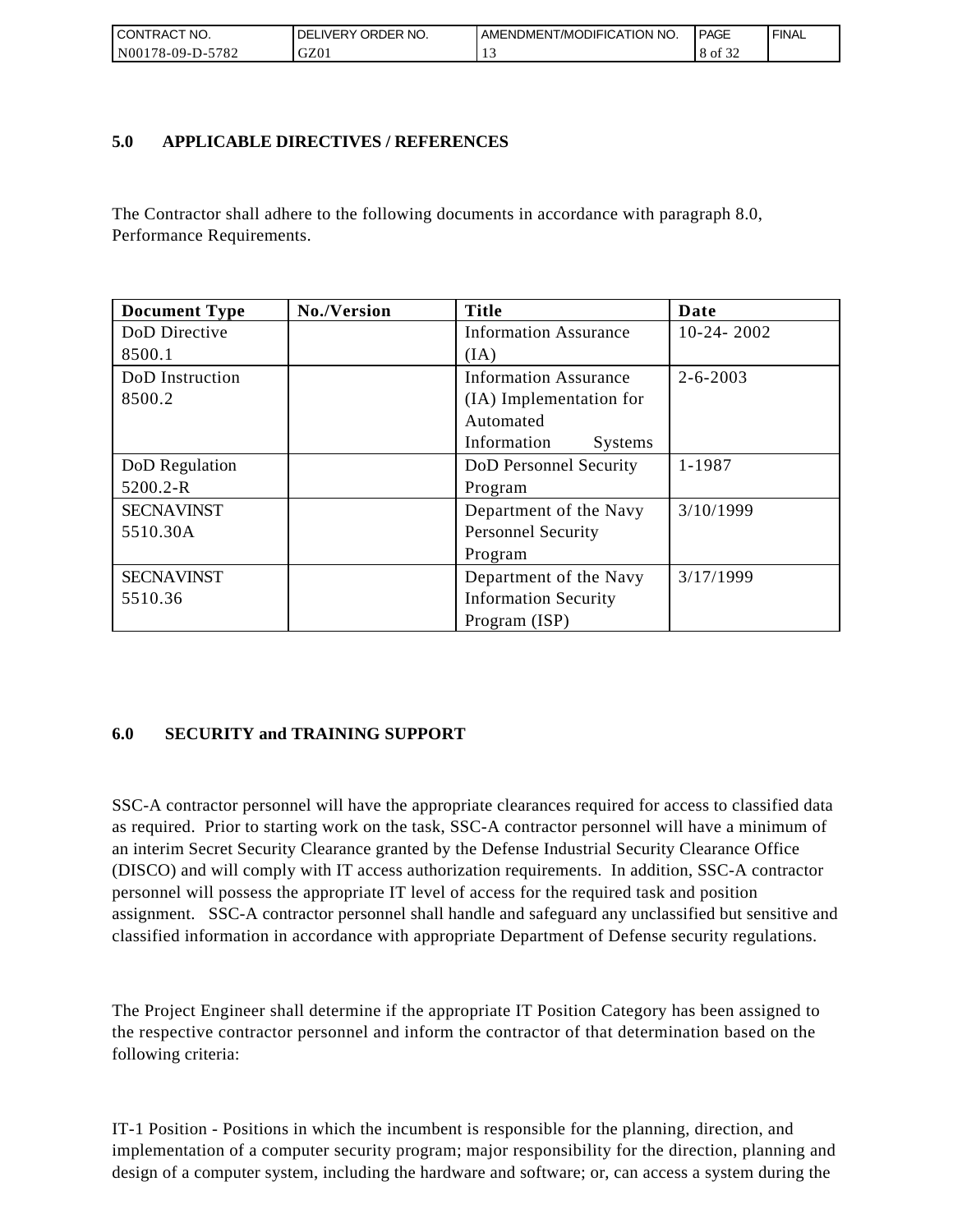| <b>CONTRACT NO.</b>   | ' ORDER NO.<br><b>IVERY</b><br>DELI | I AMENDMENT/MODIFICATION NO. | <b>PAGE</b> | ' FINAL |
|-----------------------|-------------------------------------|------------------------------|-------------|---------|
| N00178-09-D-5<br>5782 | GZ01                                |                              | 9 of<br>عد  |         |

operation or maintenance in such a way, and with a relatively high risk for causing grave damage, or realize a significant personal gain. Personnel whose duties meet the criteria for IT-1 Position designation require a favorably adjudicated Single Scope Background Investigation (SSBI) or SSBI Periodic Reinvestigation (SSBI-PR). The SSBI or SSBI-PR shall be updated a minimum of every 5 years.

IT-II Position - Positions in which the incumbent is responsible for the direction, planning, design, operation, or maintenance of a computer system, and whose work is technically reviewed by a higher authority at the IT-II Position level to insure the integrity of the system. Personnel whose duties meet the criteria for an IT-II Position require a favorably adjudicated National Agency Check (NAC).

IT-III Position - All other positions involved in computer activities. Incumbent in this position has non-privileged access to one or more DoD information systems/applications or database to which they are authorized access. Personnel whose duties meet the criteria for an IT-III Position designation require a favorably adjudicated NAC.

Contractor's request for visit authorization shall be submitted in the appropriate format and coordinated with the SSC-C Project Office.

# **6.1 Personnel Common Access Card (CAC) and PKI Requirements**

SSC-A contractor personnel are required to obtain a Common Access Card (CAC) with PKI for access to Department of Defense facilities (CONUS and OCONUS) and websites. In addition, a hardware solution to securely read the card via a personal computer, and approved software for reading the CAC (ex. ActiveGold) is required.

## **6.2 Personnel Supporting Information Assurance (IA) functions**

In accordance with clause 252.239-7001, Contractor personnel supporting Information Assurance (IA) functions shall be appropriately trained and certified prior to being engaged in IA related work. IA Personnel shall be in full compliance with DoD 8570.01-M, Information Assurance Workforce Improvement Program (PWS ref 2.1.\$) and DoDD 8570.1, IA Training, Certification, and Workforce Management (PWS ref 2.1.\$). This includes personnel training being certified/accredited at the appropriate levels of IAT I-III and IAM I-III. This will be verified by the contracting officer who will ensure that contractor personnel are entered in to the Defense Eligibility Enrollment System (DEERS) or other appropriate database. The contractor shall also provide the requested mix of labor categories pertaining to IA applicable tasks as directed by the PCO or Task Order in support of IA training requirements. Contractor personnel not certified within 6 months of assignment of IA duties or who fails to maintain their certified status will not be permitted to carry out the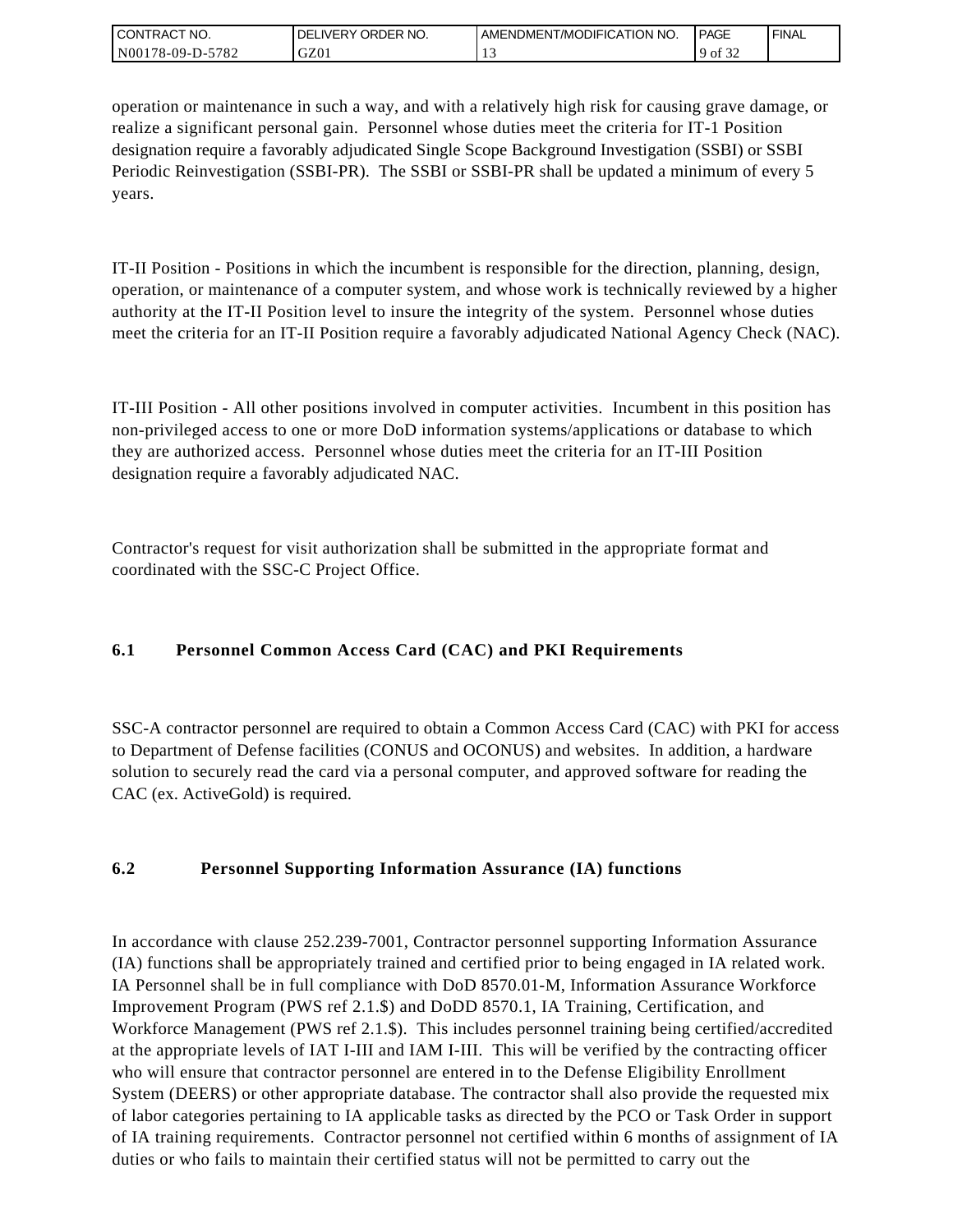| I CONTRACT NO.         | ORDER<br>NO.<br><b>DELIVERY</b> | AMENDMENT/MODIFICATION NO. | <b>PAGE</b>                      | ' FINAL |
|------------------------|---------------------------------|----------------------------|----------------------------------|---------|
| N00178-09-D-5<br>-5782 | GZ01                            |                            | $\sim$ $\sim$ $\sim$<br>10<br>οt |         |

responsibilities of the position, and shall be replaced with personnel that meet the minimum certification requirements as mandated above.

## **7.0 CONTRACTING OFFICER'S REPRESENTATIVE (COR)**

The COR for this task order is Philip A. Middleton, Code 58210, [philip.a.middleton@navy.mil](mailto:cphilip.a.middleton@navy.mil), (843) 218-3331.

## **8.0 PERFORMANCE REQUIREMENTS**

The contractor shall provide support to SPAWARSYSCEN Atlantic in conducting Information Assurance (IA), IA Mitigation, Certification and Accreditation (C&A), and Information Assurance Vulnerability Management (IAVM) to support the mission of Navy Medical and Federal Health agencies at locations throughout the CONUS and OCONUS areas as well as incorporate the evaluation of the current IA and security posture of Navy Medical and Federal Health facilities in accordance with DoD 8500.1 and 8500.2. The contractor shall provide support to SPAWAR Atlantic in the conduct of Certification and Accreditation (C&A) efforts to support the mission of Navy Medical and Federal Health systems. The contractor shall also assist in prioritizing short and long term initiatives considering strategic planning alignment, budget, and available funding.

In the performance of this work, the contractor will be required to utilize a government provided XenClient computing platform image [\(http://www.citrix.com/products/xenclient/how-it-works/specifications.html\)](http://www.citrix.com/products/xenclient/how-it-works/specifications.html).

## **8.1 Sub-Task 1. Project Management Support**

8.1.1 The contractor shall provide support to SPAWAR Atlantic in the conduct of Information Assurance (IA), IA Mitigation, Certification and Accreditation (C&A), Navy Medicine Network Operations Center (NOC) and Information Assurance Vulnerability Management (IAVM).

8.1.2 The contractor shall appoint a program manager specifically charted with the responsibility of interfacing with the Government on all matters pertaining to this Performance Work Statement. The Program Manager shall direct the contractor's effort through the company's internal management system that shall provide project progress visibility to assure on-time completion of contract requirements. The contractor shall also use best industry practices including ISO/IEC 15288 for System life cycle processes and ISO/IEC 12207 for Software life cycle processes. This shall include providing technical program and project management support that will mitigate the risks to successful program and compliance with SSC Atlantic's Capability Maturity Model Integration (CMMI) Engineering Process Office (EPO) program. The contractor as part of a team will support projects at SPAWAR Atlantic at CMMI Level III. The contractor will be required to utilize the processes and procedures already established for the project and the CMMI program, and deliver products that are compliant with the aforementioned processes and procedures. These tasks require the contractor to research and analyze technical and management information and data, costs, performance trends, and project progress based on earned value management (EVM). The contractor shall participate in design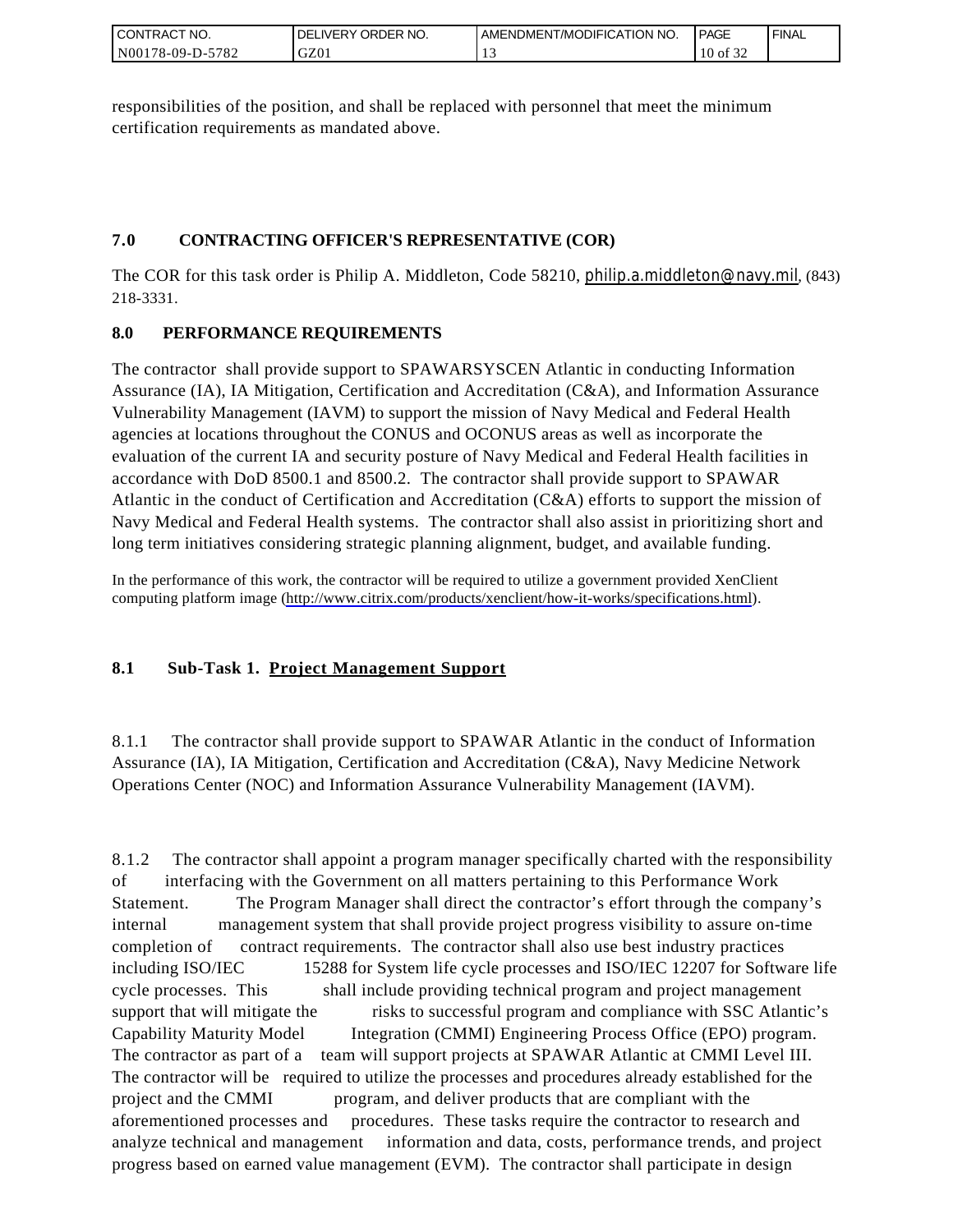| I CONTRACT NO.   | ' ORDER NO.<br><b>DELIVERY</b> | <b>LAMENDMENT/MODIFICATION NO.</b> | <b>PAGE</b>                   | ' FINAL |
|------------------|--------------------------------|------------------------------------|-------------------------------|---------|
| N00178-09-D-5782 | GZ0                            |                                    | $\sim$ $\sim$ $\sim$<br>of 32 |         |

reviews, technical reviews, audits and discussions, and shall provide SPAWAR Atlantic with management status reports that will be updated and delivered on a weekly/monthly basis, or as required.

## **8.2 Sub-Task 2. Facilitation**

8.2.1 The contractor shall assist in planning, coordinating, and facilitating meetings with the principals, develop material to support the meetings, and ensure all action items are tracked through completion. Meetings shall be held weekly unless otherwise directed.

## **8.3 Sub-Task 3. SCTS Deployment Support**

8.3.1 The contractor shall conduct the installation of the JTF/GNO mandated SCTS system to support the IAVM program at locations throughout the CONUS and OCONUS areas.

## **8.4 Sub-Task 4. Network Device Hardening Analysis**

8.4.1 The contractor shall provide assistance in the management of the network perimeter improvement by ensuring that approved policies are implemented and controlled at the Outside Security Screening Router (OSSR) ACL, Firewall ruleset, and IPSs. This will ensure that only approved Ports, Protocols, Services (PPS) necessary to do business are opened.

## **8.5 Sub-Task 5. Site Network IA Assessment Support**

8.5.1 The contractor shall provide support to SPAWAR Atlantic in the conduct of IA Tiger Team efforts at locations throughout the CONUS and OCONUS areas. These Tiger Team efforts would incorporate the evaluation of the current IA and security posture of these facilities. Final reports would be generated and delivered to SPAWAR Atlantic to support mitigation efforts and the development of an overall IA strategy.

## **8.6 Sub-Task 6. Site Network Remediation and Mitigation support**

8.6.1 The contractor shall conduct the mitigation efforts at locations throughout the CONUS and OCONUS areas. These efforts will incorporate the evaluation of the current IA and security posture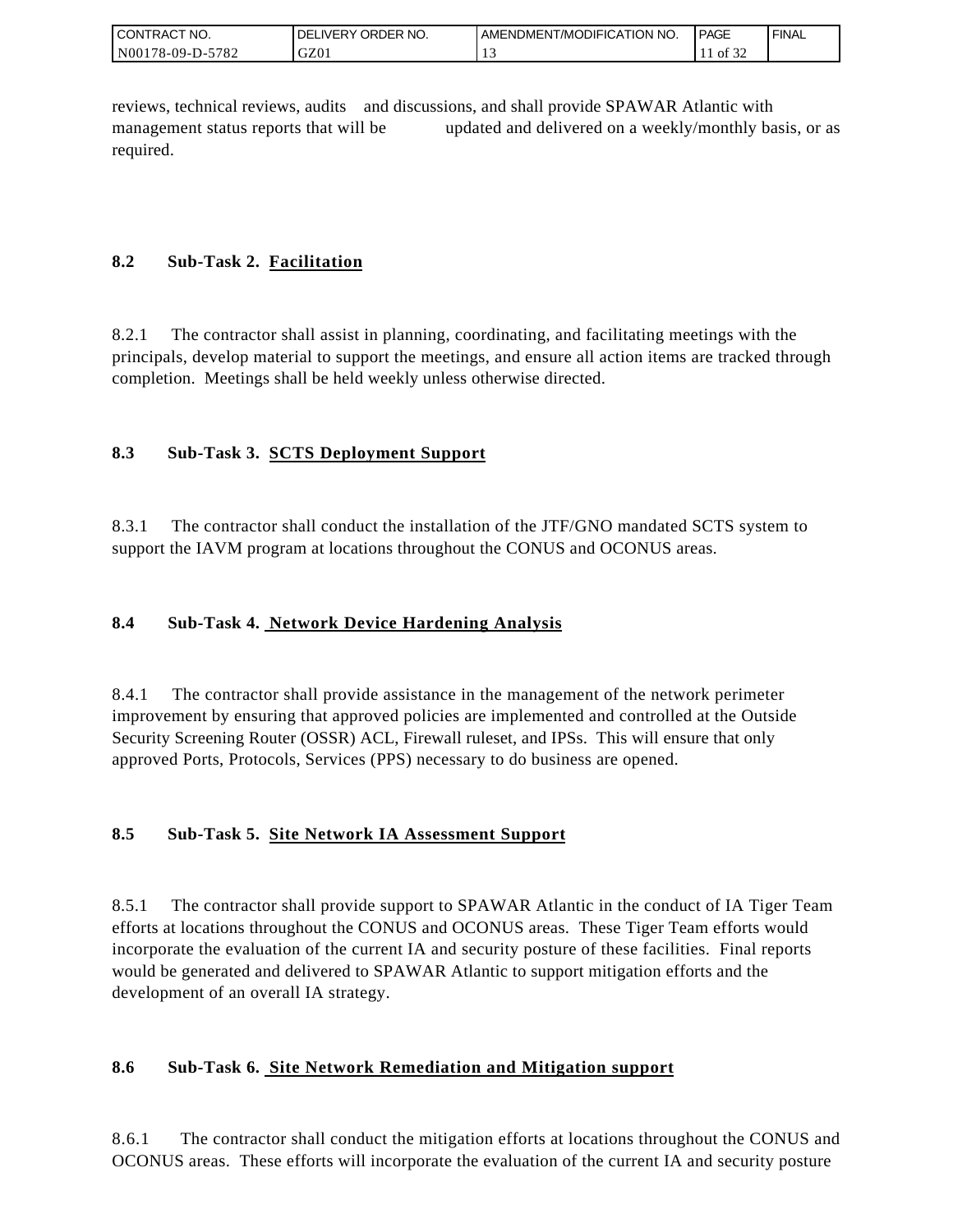| I CONTRACT NO.   | ' NO.<br>DELIVERY ORDER | AMENDMENT/MODIFICATION NO. | <b>I PAGE</b> | ' FINAL |
|------------------|-------------------------|----------------------------|---------------|---------|
| N00178-09-D-5782 | GZ01                    |                            | 0.22<br>of 32 |         |

of these facilities in accordance with 8500.1 and 8500.2. Also provide final reports to SPAWAR Atlantic that can assist in the development of an overall Enterprise mitigation strategy.

## **8.7 Sub-Task 7. Program of Record and Site Certification and Accreditation Packages**

8.7.1 The contractor shall provide support to SPAWAR Atlantic in the conduct of Certification and Accreditation (C&A) efforts. These efforts would be in accordance with Navy Medical and Federal Health systems IA documentation at various locations throughout the CONUS and OCONUS areas, as required.

## **8.8 Sub-Task 8. Navy Medicine Network Operations Center Support**

8.8.1 The contractor shall provide support to SPAWAR Atlantic in the 24 x 7 x 365 operations of the Navy Medicine Operations Center. These efforts will incorporate IA, router analysis, firewall analysis, and IAVA compliance.

### **9.0 GOVERNMENT FURNISHED INFORMATION**

The government will furnish a XenClient software image for contractor use when working on government networks

### **10.0 GOVERNMENT FURNISHED MATERIAL**

Not Applicable

### **11.0 GOVERNMENT FURNISHED EQUIPMENT**

Not Applicable

### **12.0 CONTRACTOR FURNISHED MATERIAL**

Miscellaneous Other Direct Costs (ODCs) such as FedEx shipping.

### **13.0 CONTRACTOR FURNISHED EQUIPMENT**

Not Applicable

### **14.0 TRAVEL REQUIREMENTS**

CONTRACT NO.<br>
NO0178-09-D-5<br>
SONTRACT NO.<br>
NO0178-09-D-5<br>
Of these facilit<br>
Atlantic that of<br>
8.7. Sub-T<br>
8.7. Sub-T<br>
8.8. Sub-T<br>
8.8. Sub-T<br>
8.8. Sub-T<br>
8.8. Sub-T<br>
8.8. Sub-T<br>
9.0 GOVEF<br>
The governmen<br>
10.0 GOVEF<br>
Not Ap When it becomes necessary for the contractor to travel, the contractor shall submit a request, via email, to the SPAWARSYSCEN Atlantic Task Order Manager seeking approval to travel before initiating any travel plans. All travel claims shall make reference to the e-mail, letter or phone call that granted approval. Failure to gain prior approval may result in disallowance of invoiced travel claims. Emergent travel as directed by the Project Engineer for upgrade support and engineering solutions provided efforts are fair and reasonable and in accordance with the Joint Travel Regulations.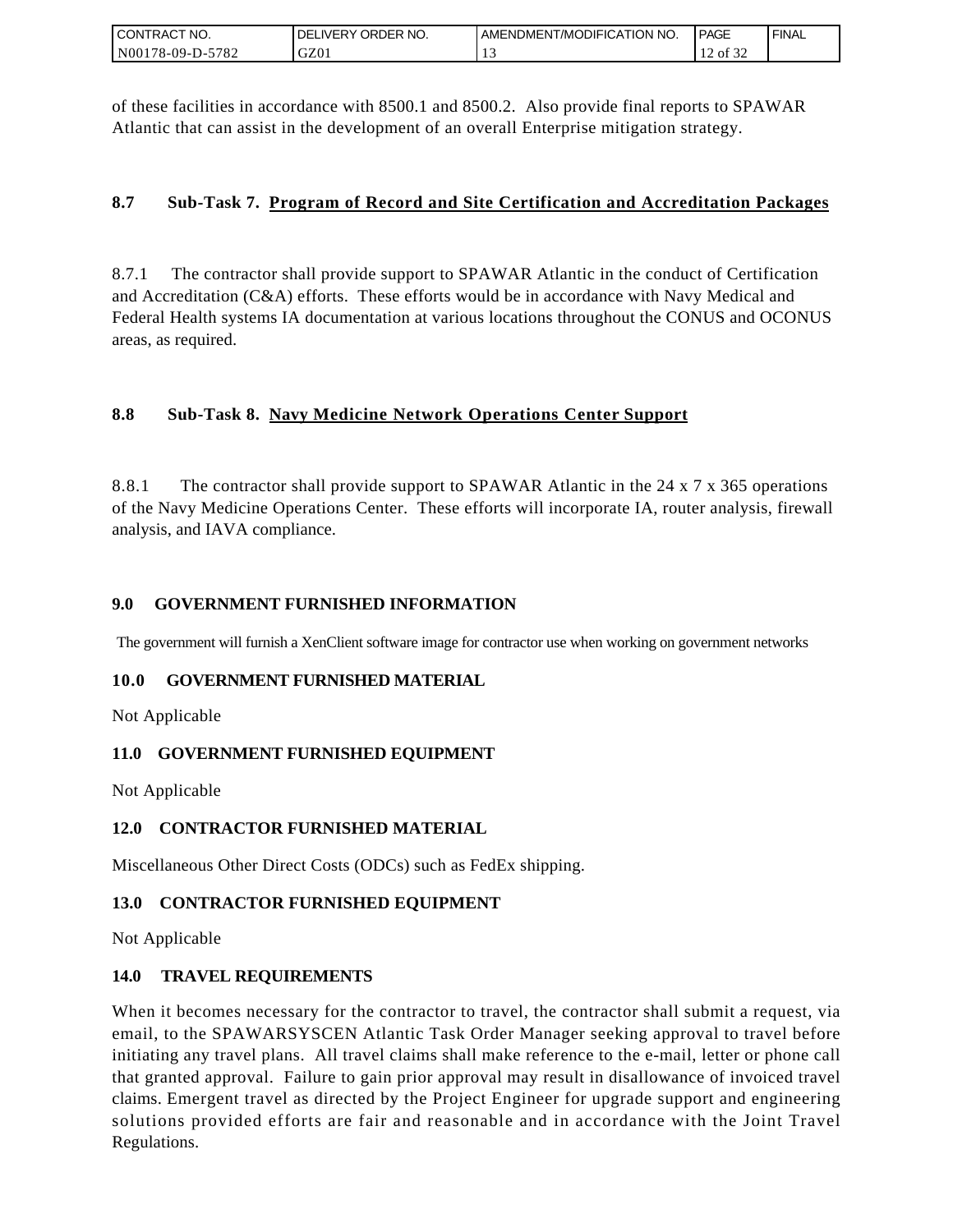| I CONTRACT NO.           | `NO.<br><b>DELIVERY ORDER</b> | AMENDMENT/MODIFICATION NO. | <b>PAGE</b>                       | ' FINAL |
|--------------------------|-------------------------------|----------------------------|-----------------------------------|---------|
| $N00178-09-D-5$<br>-5782 | GZ01                          |                            | $\sim$ $\sim$ $\sim$<br>0Ī<br>ے ر |         |

Estimated travel locations are as follows. The following trips are per annum.

| To                           | # of Trips     | # of people    |
|------------------------------|----------------|----------------|
| San Diego, CA                | $\overline{2}$ | $\overline{2}$ |
| Ocean Side, CA               | $\overline{2}$ | $\overline{2}$ |
| New Orleans, LA              | $\overline{2}$ | $\overline{2}$ |
| Oak Harbor, WA               | $\overline{2}$ | $\overline{2}$ |
| Corpus Christi,<br><b>TX</b> | $\overline{2}$ | $\overline{2}$ |
| Rota Spain                   | $\overline{2}$ | $\overline{2}$ |
| Guam                         | $\overline{2}$ | $\overline{2}$ |
| Guantanamo Bay,<br>Cuba      | $\overline{2}$ | $\overline{2}$ |
| Cherry Point, NC             | $\overline{2}$ | $\overline{2}$ |
| Brenerton,<br>Washington     | 3              | $\overline{2}$ |
| LeMoore,                     | $\overline{2}$ | $\overline{2}$ |
| California                   |                |                |
| Sigonella, Italy             | $\overline{2}$ | $\overline{2}$ |
| Naples, Italy                | $\overline{2}$ | $\overline{2}$ |
| Okinawa, Japan               | $\overline{2}$ | $\overline{2}$ |
| Pensacola, FL                | 3              | $\overline{2}$ |
| 29 Palms, CA                 | 3              | $\overline{c}$ |
| Bethesda,<br>Maryland        | 6              | $\overline{2}$ |
| Yokosuka, Japan              | $\overline{2}$ | $\overline{2}$ |
| Jakarta, Indonesia           | $\overline{2}$ | $\overline{2}$ |
| Cairo, Egypt                 | $\overline{2}$ | $\overline{2}$ |
| Pearl Harbor, HI             | $\overline{c}$ | $\overline{2}$ |
| Lima, Peru                   | $\overline{c}$ | $\overline{c}$ |

## **15.0 DELIVERABLES**

- a. Conference, Meeting Minutes and Presentation Reports as required CDRL A001
- b. Technical Reports as required CDRL A002
- c. Monthly Status Reports CDRL A003
- d. Monthly Financial Reports CDRL A004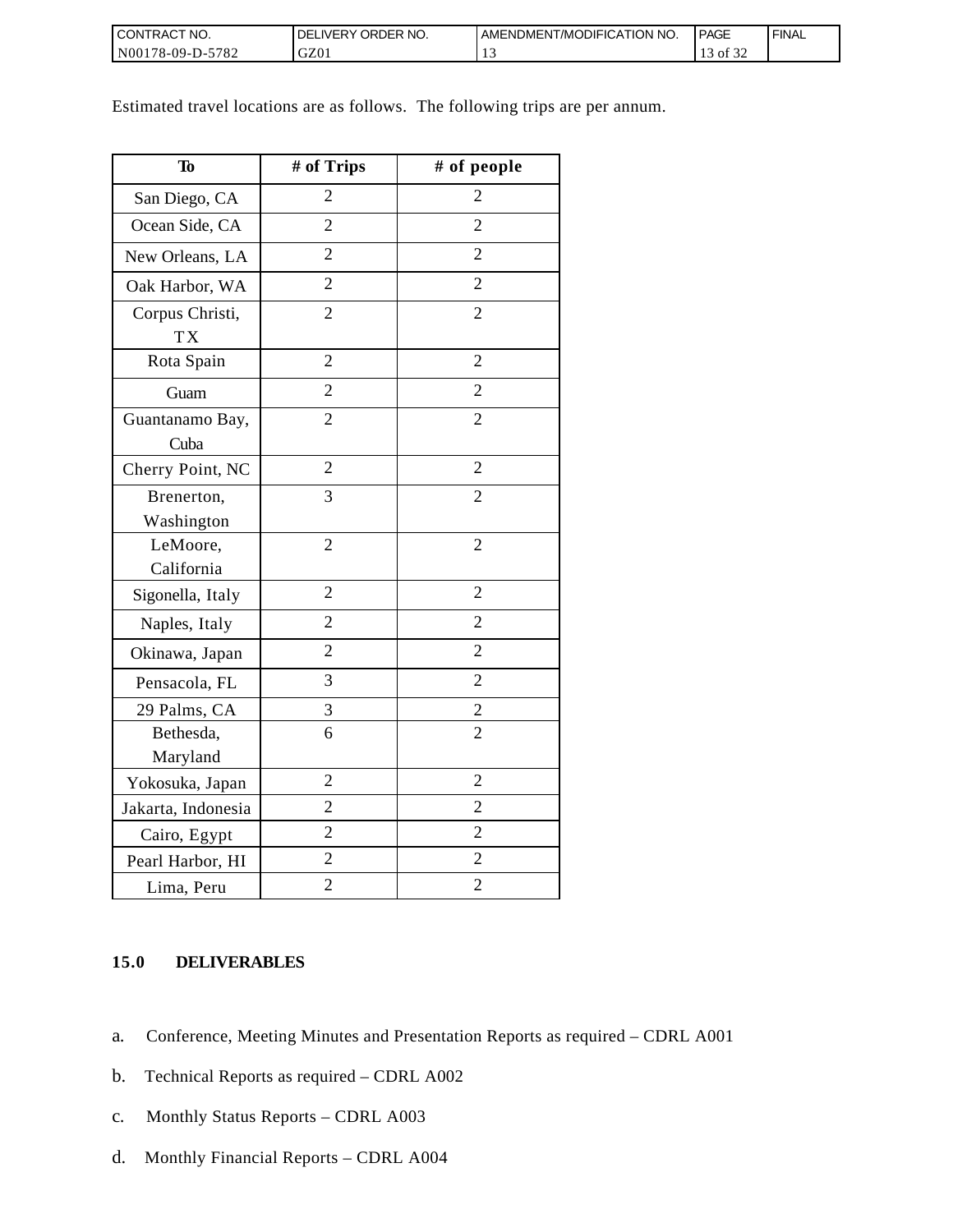| <b>CONTRACT NO.</b>    | ' ORDER NO.<br><b>DELIVERY</b> | AMENDMENT/MODIFICATION NO. | <b>PAGE</b> | ' FINAL |
|------------------------|--------------------------------|----------------------------|-------------|---------|
| N00178-09-D-5<br>-5782 | GZ01                           |                            | ΟĪ<br>ے ر   |         |

- e. Weekly Activity Reports (WAR) CDRL A005
- f. White Papers CDRL A006
- g. NOC Operations CDRL A007
- h. Network Architecture Analysis Design as required CDRL A008

| Type of Technical Reports - A002     |
|--------------------------------------|
| <b>NOC</b> Operations                |
| Network Architecture Analysis Design |
| <b>Mitigation Reports</b>            |
| <b>SSAA Gap Analysis</b>             |

### **16.0 WORKLOAD ESTIMATE**

The following workload data is provided for informational purposes only to assist you in estimating the price of this Contract.

Number of man-hours: 121,408 per year

Other Direct Costs: \$300,000 per year

C-313 SECURITY REQUIREMENTS (DEC 1999)

The work to be performed under this contract as delineated in the DD Form 254, Attachment No. 2 [Contracting officer insert attachment number] involves access to and handling of classified material up to and including Secret.

In addition to the requirements of the FAR 52.204-2 "Security Requirements" clause, the Contractor shall appoint a Security Officer, who shall (1) be responsible for all security aspects of the work performed under this contract, (2) assure compliance with the National Industry Security Program Operating Manual (DODINST 5220.22M), and (3) assure compliance with any written instructions from the Security Officer Code OA1, SPAWAR Systems Center Charleston, P.O. Box 190022, North Charleston, SC 29419-9022.

C-315 WORKWEEK (DEC 1999)

(a) All or a portion of the effort under this contract will be performed on a Government installation. The normal workweek for Government employees at SPAWAR Systems Center Charleston and its Detachments is Monday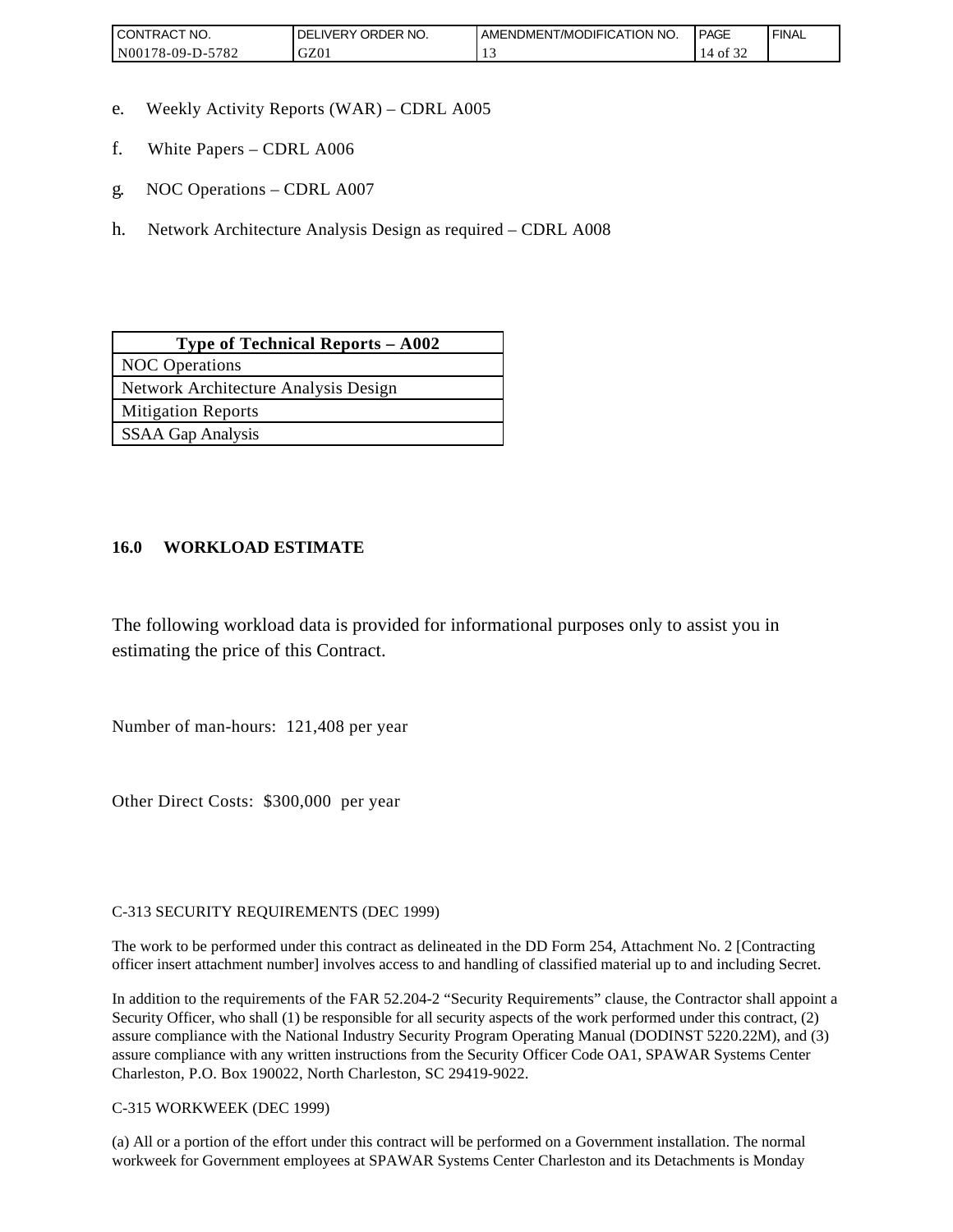| I CONTRACT NO.   | Y ORDER NO.<br><b>DELIVERY</b> | I AMENDMENT/MODIFICATION NO. | <b>PAGE</b>            | ' FINAL |
|------------------|--------------------------------|------------------------------|------------------------|---------|
| N00178-09-D-5782 | GZ01                           |                              | $\sim$ $\sim$<br>of 32 |         |

through Friday 0730 to 1600. Work at this Government installation, shall be performed by the contractor within the normal workweek unless differing hours are specified on the individual task orders. Following is a list of holidays observed by the Government:

Name of Holiday Time of Observance

New Year's Day 1 January

Martin Luther King Jr. Day Third Monday in January

President's Day Third Monday in February

Memorial Day Last Monday in May

Independence Day 4 July

Labor Day First Monday in September

Columbus Day Second Monday in October

Veteran's Day 11 November

Thanksgiving Day Fourth Thursday in November

Christmas Day 25 December

(b) If any of the above holidays occur on a Saturday or a Sunday, then such holiday shall be observed by the Contractor in accordance with the practice as observed by the assigned Government employees at the using activity.

(c) If the Contractor is prevented from performance as the result of an Executive Order or an administrative leave determination applying to the using activity, such time may be charged to the contract as direct cost provided such charges are consistent with the Contractor's accounting practices.

(d) This contract does not allow for payment of overtime during the normal workweek for employees who are not exempted from the Fair Labor Standards Act unless expressly authorized by the Ordering Officer. Under Federal regulations the payment of overtime is required only when an employee works more than 40 hours in a normal week period.

#### C-317 NOTICE TO CONTRACTOR OF CERTAIN DRUG DETECTION PROCEDURES (DEC 1999)

(a) Pursuant to Navy policy applicable to both Government and contractor personnel, measures will be taken to prevent the introduction and utilization of illegal drugs and related paraphernalia into Government Work areas.

(b) In furtherance of the Navy's drug control program, unannounced periodic inspections of the following nature may be conducted by installation security authorities:

(1) Routine inspection of contractor occupied work spaces.

(2) Random inspections of vehicles on entry or exit, with drug detection dog teams as available, to eliminate them as a safe haven for storage of or trafficking in illegal drugs.

(3) Random inspections of personnel possessions on entry or exit from the installation.

(c) When there is probable cause to believe that a contractor employee on board a naval installation has been engaged in use, possession or trafficking of drugs, the installation authorities may detain said employee until the employee can be removed from the installation, or can be released to the local authorities having jurisdiction.

(d) Trafficking in illegal drug and drug paraphernalia by contract employees while on a military vessel/installation may lead to possible withdrawal or downgrading of security clearance, and/or referral for prosecution by appropriate law enforcement authorities.

(e) The contractor is responsible for the conduct of employees performing work under this contract and is, therefore,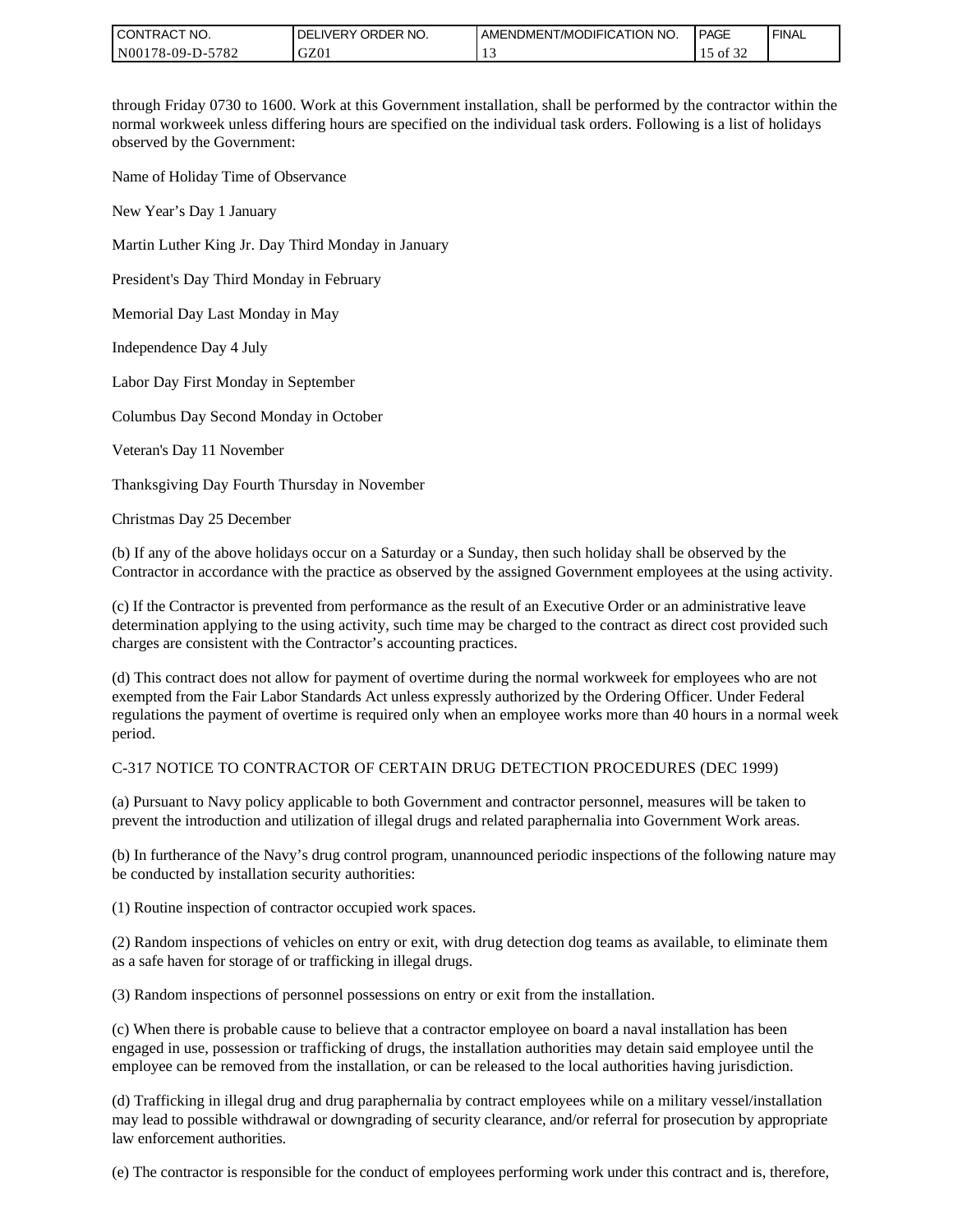| I CONTRACT NO.         | ORDER<br>NO.<br><b>DELIVERY</b> | AMENDMENT/MODIFICATION NO. | <b>PAGE</b>                   | ' FINAL |
|------------------------|---------------------------------|----------------------------|-------------------------------|---------|
| N00178-09-D-5<br>-5782 | GZ01                            |                            | $\sim$ $\sim$ $\sim$<br>16 of |         |

responsible to assure that employees are notified of these provisions prior to assignment.

(f) The removal of contractor personnel from a Government vessel or installation as a result of the drug offenses shall not be cause for excusable delay, nor shall such action be deemed a basis for an equitable adjustment to price, delivery or other provisions of this contract.

C-718 ACCESSIBILITY OF ELECTRONIC AND INFORMATION TECHNOLOGY (JUN 2001)

(a) Each Electronic and Information Technology (EIT) supply or service provided under this contract shall comply with the EIT Accessibility Standards listed below:

[The Contracting Officer shall consult with the program office to determine which standards listed in subsection (a) apply and shall check all applicable standards prior to issuing the solicitation.]

\_\_36 C.F.R. § 1194.21 (Software Applications and operating systems

\_\_36 C.F.R. § 1194.22 (Web-based and internet information and applications)

\_\_36 C.F.R. § 1194.23 (Telecommunications products)

\_\_36 C.F.R. § 1194.24 (Video and multimedia products)

\_\_36 C.F.R. § 1194.25 (Self contained, closed products)

\_\_36 C.F.R. § 1194.26 (Desktop and portable computers)

In addition, each EIT supply or service provided under this contract shall comply with 36 C.F.R. § 1194.31 (Functional performance criteria) and 36 C.F.R. § 1194.41 (Information, documentation, and support).

(b) If the Contracting Officer determines that any supply or service delivered under this contract does not comply with the EIT Accessibility Standards, the Contracting Officer will notify the Contractor in writing accordingly. If the Contractor fails to promptly correct or replace the nonconforming products or services with conforming products or services within the delivery schedule contained in the contract, the Government will have the rights and remedies contained in the contract.

(End of specification)

#### C-719 EXEMPTION FROM ELECTRONIC AND INFORMATION TECHNOLOGY ACCESSIBILITY REQUIREMENTS (JUN 2001)

(a) The Government has determined that the following exemption(s) to the Electronic and Information Technology (EIT) Accessibility Standards (36 C.F.R. § 1194) are applicable to this procurement:

The EIT to be provided under this contract has been designated as a National Security System.

\_\_\_\_ The EIT acquired by the contractor is incidental to this contract.

\_\_\_\_ The EIT to be provided under this contract would require a fundamental alteration in the nature of the product or its components in order to comply with the EIT Accessibility Standards.

The EIT to be provided under this contract will be located in spaces frequented only by service personnel for maintenance, repair, or occasional monitoring of equipment.

\_\_\_\_ Compliance with the EIT Accessibility Standards would impose an undue burden on the agency.

\_\_\_\_ The EIT to be provided under this contract is purchased in accordance with FAR Subpart 13.2 prior to January 1, 2003.

(b) Notwithstanding that an exemption exists, the Contractor may furnish supplies or services provided under this contract that comply with the EIT Accessibility Standards (36 C.F.R. § 1194).

### C-720 PERFORMANCE BASED REVIEW AND ACCEPTANCE PROCEDURES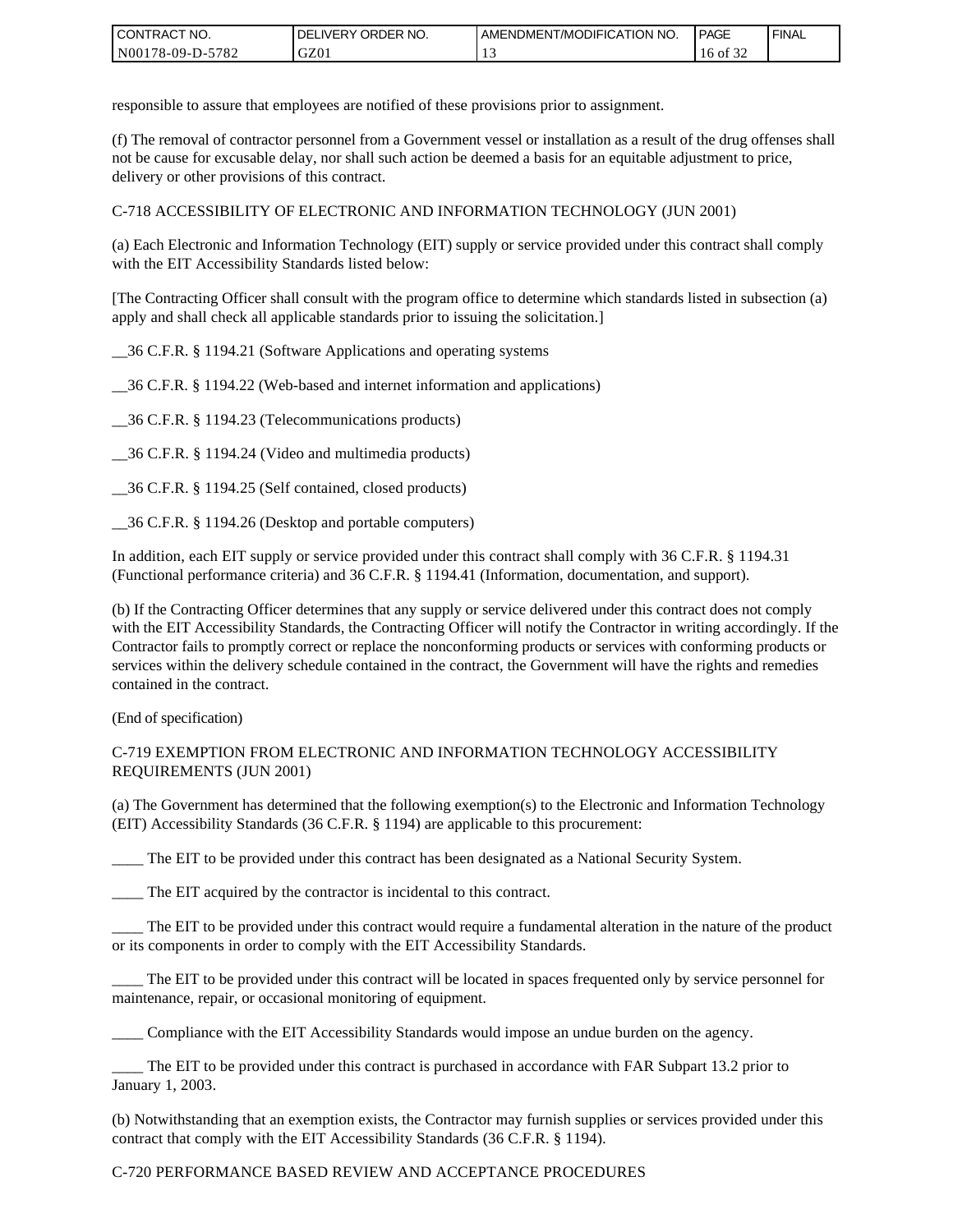| I CONT'<br>'TRACT NO. | ORDER NO.<br><b>DELIVERY</b> | AMENDMENT/MODIFICATION NO. | <b>PAGE</b> | ' FINAL |
|-----------------------|------------------------------|----------------------------|-------------|---------|
| N00178-09-D-5782      | GZ0 <sub>1</sub>             |                            | 0.25<br>ΟĪ  |         |

This is a performance based order, as defined in FAR Part 37.6. Contractor performance will be reviewed in accordance with the Quality Assurance Plan as follows:

#### QUALITY ASSURANCE PLAN

(1) Objective: The purpose of this plan is to provide a quality assurance plan for the services contracted under this Task Order. This plan provides a basis for the Task Order Manager (TOM) to evaluate the quality of the contractor's performance. The oversight provided for in this plan, and the remedy established, will help ensure that service levels are of high quality throughout the task order term.

(2) Performance Standards:

a. The deliverables under this task order will be consistently technically accurate.

b. The services delivered under this task order will be consistently of high quality.

c. The contractor's cost control efforts under this task order will be consistently effective (applicable to cost reimbursement task orders).

d. The contractor will be consistently responsive to Government customers in its performance of this task order.

e. For the purposes of this plan, "consistently" is defined as "generally holding true", "persistently over time", and/or "overall uniformly".

(3) Evaluation Methods: The TOM will conduct performance evaluations based on the standards in paragraph 2 above using the following technique:

a. During the performance period of the task order, the TOM will continually and proactively monitor contractor efforts and obtain input from other Government personnel with performance oversight functions to ascertain the level of compliance with the Performance Standards.

b. Every 12 months after the effective date of the task order, the TOM will prepare a Task Order Performance Evaluation (TOPE) documenting the results of the efforts performed under paragraph 3.a. above.

c. The TOM will upload the TOPE to the SeaPort Portal.

(4) Remedy

a. If the annual Performance Evaluation indicates that the contractor has not met one or more of the Performance Standards, the following negative remedy becomes effective: the TOM will submit a negative TOPE on the SeaPort Portal for the applicable Performance Standard.

b. This is a significant negative remedy as the TOPE is a key part of the Performance Monitoring process which:

i. Provides input to the annual Contractor Performance Assessment Report (CPAR); and

ii. Determines the contractor's ability to earn term extensions to its basic SeaPort-e contract in accordance with the Award Term provisions contained therein.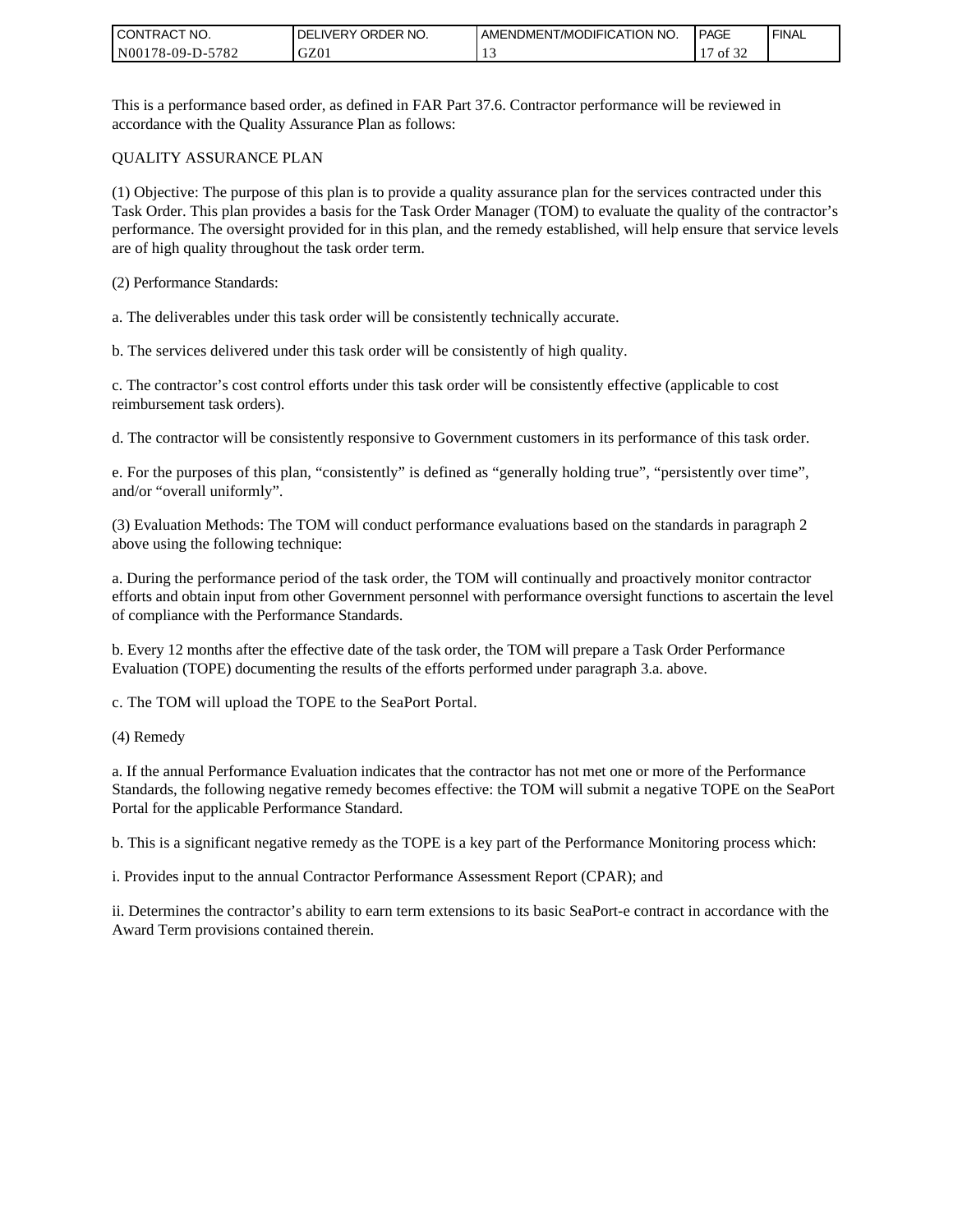| I CONT'<br>'TRACT NO.       | ORDER NO.<br>, IVFRY | I AMENDMENT/MODIFICATION NO. | <b>PAGE</b>         | <b>FINAL</b> |
|-----------------------------|----------------------|------------------------------|---------------------|--------------|
| N00178-09-D-<br>5700<br>ے ہ | GZ01                 | . .                          | $\sim$<br>ΟĪ<br>-24 |              |

# **SECTION D PACKAGING AND MARKING**

SHIP TO INFORMATION:

See Section G - Task Order Manager

Packaging and Marking shall be in accordance with Section D of the SeaPort-e Multiple Award IDIQ contract.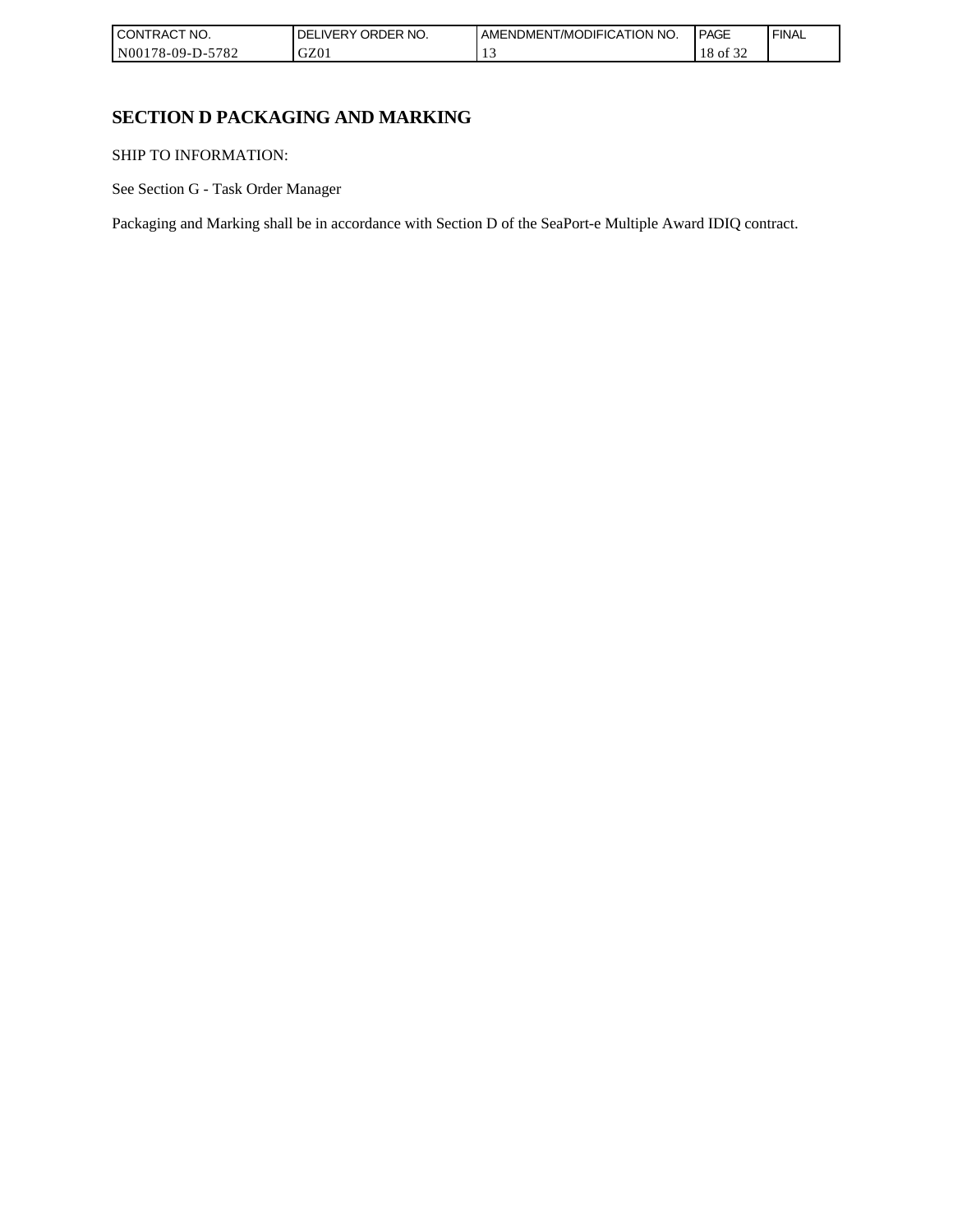| I CONTRACT NO.   | ORDER NO.<br><b>DELIVERY</b> | AMENDMENT/MODIFICATION NO. | <b>PAGE</b>                       | ' FINAL |
|------------------|------------------------------|----------------------------|-----------------------------------|---------|
| N00178-09-D-5782 | GZ0 <sub>1</sub>             |                            | $\sim$ $\sim$ $\sim$<br>1 Q<br>0Ī |         |

# **SECTION E INSPECTION AND ACCEPTANCE**

E-303 INSPECTION AND ACCEPTANCE- - DESTINATION (JAN 2002)

Inspection and acceptance of the services to be furnished hereunder shall be made at destination by the Task Order Manager or his duly authorized representative.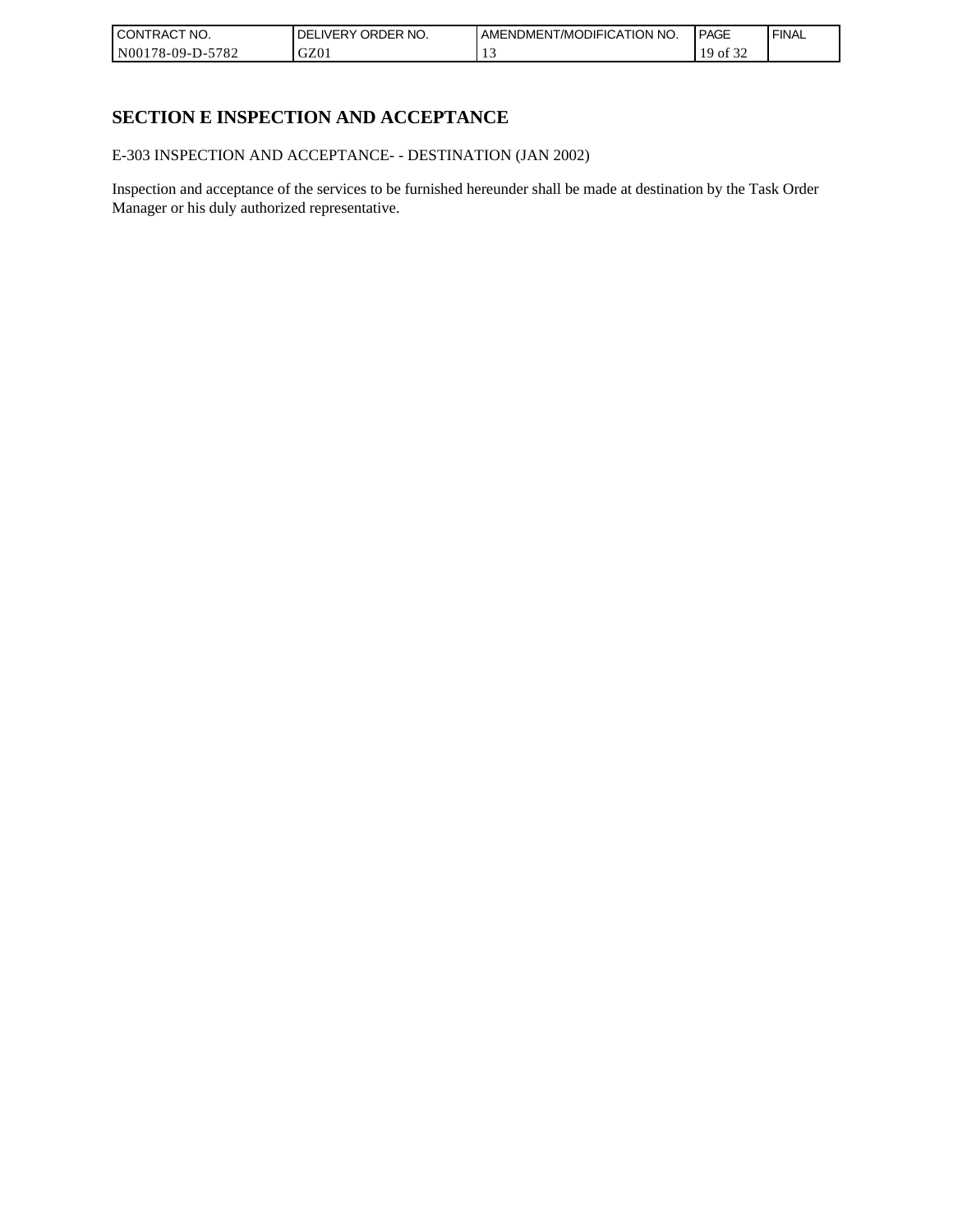| CONTRACT NO.               | NO.<br><b>ORDER</b><br><b>DELIVERY</b> | AMENDMENT/MODIFICATION NO. | PAGE                                    | <b>FINAL</b> |
|----------------------------|----------------------------------------|----------------------------|-----------------------------------------|--------------|
| $-5782$<br>  N00178-09-D-5 | GZ01                                   |                            | $\sim$ $\sim$ $\sim$<br>20<br>0Ī<br>ے ر |              |

### **SECTION F DELIVERABLES OR PERFORMANCE**

The periods of performance for the following Items are as follows:

| 4001 | $1/11/2012 - 1/10/2013$ |
|------|-------------------------|
| 4002 | $9/11/2012 - 9/10/2013$ |
| 4003 | $9/11/2013 - 9/10/2014$ |
| 6001 | $1/11/2012 - 1/10/2013$ |
| 6002 | $9/11/2012 - 9/10/2013$ |
| 6003 | $9/11/2013 - 9/10/2014$ |

CLIN - DELIVERIES OR PERFORMANCE

The periods of performance for the following Items are as follows:

| 4001 | $1/11/2012 - 1/10/2013$ |
|------|-------------------------|
| 4002 | $9/11/2012 - 9/10/2013$ |
| 4003 | $9/11/2013 - 9/10/2014$ |
| 6001 | $1/11/2012 - 1/10/2013$ |
| 6002 | $9/11/2012 - 9/10/2013$ |
| 6003 | $9/11/2013 - 9/10/2014$ |

The periods of performance for the following Option Items are as follows:

| 4004 | $9/11/2014 - 9/10/2015$ |
|------|-------------------------|
| 4005 | $9/11/2015 - 9/12/2016$ |
| 6004 | $9/11/2014 - 9/10/2015$ |
| 6005 | $9/11/2015 - 9/10/2016$ |

Services to be performed hereunder will be provided at (insert specific address and building etc.)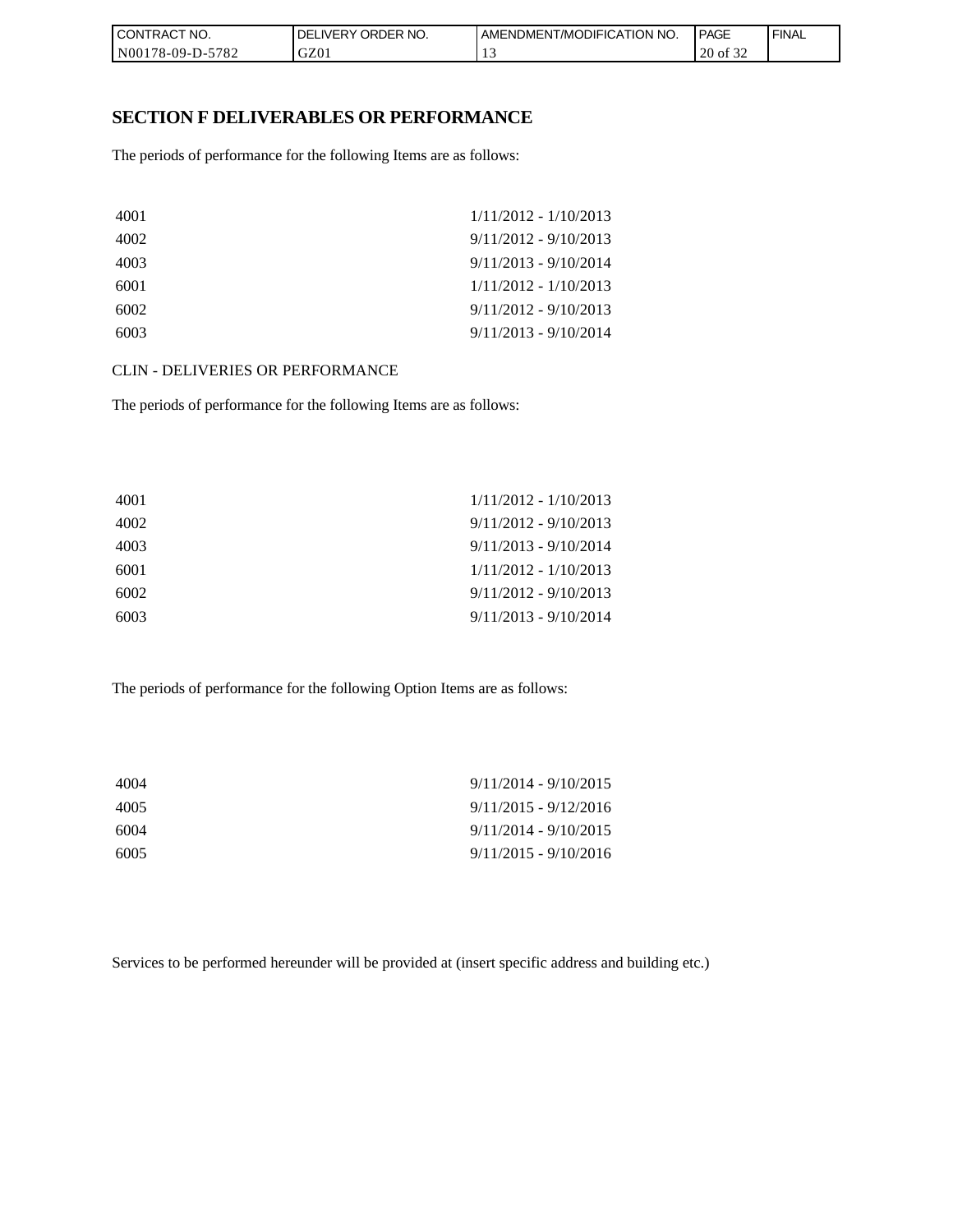| <b>CONTRACT NO.</b>               | NO.<br>ORDER<br><b>DELIVERY</b> | AMENDMENT/MODIFICATION NO. | <b>PAGE</b> | ' FINAL |
|-----------------------------------|---------------------------------|----------------------------|-------------|---------|
| N001<br>5782<br>$3178 - 09 - D -$ | GZ01                            |                            | of 32<br>∠⊥ |         |

## **SECTION G CONTRACT ADMINISTRATION DATA**

Task Order Manager

Philip A. Middleton, Code 58210, P. O. Box 19022 North Charleston, SC 29419-9022 [philip.a.middleton@navy.mil](mailto:cphilip.a.middleton@navy.mil), 843-218-3331

G-314 TYPE OF CONTRACT (DEC 1999)

This is a CPFF task order.

G-317 INVOICING INSTRUCTIONS FOR SERVICES USING WIDE AREA WORK FLOW (WAWF) (JAN 2007)

(a) Invoices for services rendered under this task order shall be submitted electronically through the Wide Area Work Flow-Receipt and Acceptance (WAWF). The contractor shall submit invoices for payment per contract terms. The Government shall process invoices for payment per contract terms.

(b) The vendor shall have their CAGE Code activated by calling 1-866-618-5988. Once activated, the vendor shall self-register at the WAWF website at [https://wawf.eb.mil.](https://wawf.eb.mil/) Vendor training is available on the internet at [https://wawftraining.eb.mil.](https://wawftraining.eb.mil/) Additional support can be accessed by calling the Navy WAWF Assistance Line at 1-800-559-9293.

(c) Back-up documentation can be included and attached to the invoice in WAWF. Attachments created with any Microsoft Office product, or Adobe (.pdf files), is attachable to the invoice in WAWF.

(d) A separate invoice will be prepared no more frequently than every two weeks. Do not combine the payment claims for services provided under this contract.

(e) The following information is provided for completion of the invoice in WAWF:

| Invoice Type        | <b>Cost Vouchers</b>                  |
|---------------------|---------------------------------------|
| Issued by           | N65236                                |
| Admin by            | Code S2404A DCMA MANASSAS             |
| <b>DCAA</b> Auditor | Code ______ DCAA ______ Branch Office |
| Service Approver    | Code S2404A DCMA MANASSAS             |
| Pay by              | Code HQ0338 DFAS COLUMBUS CENTER      |

Pursuant to the requirement at DFARS PGI 204.7108, Payment Instructions (d) (12) none of the standard payment instructions identified in paragraphs (d)(1) through (11) of this section are appropriate, the Payment instructions below provide a significantly better reflection of how funds will be expended in support of contract performance.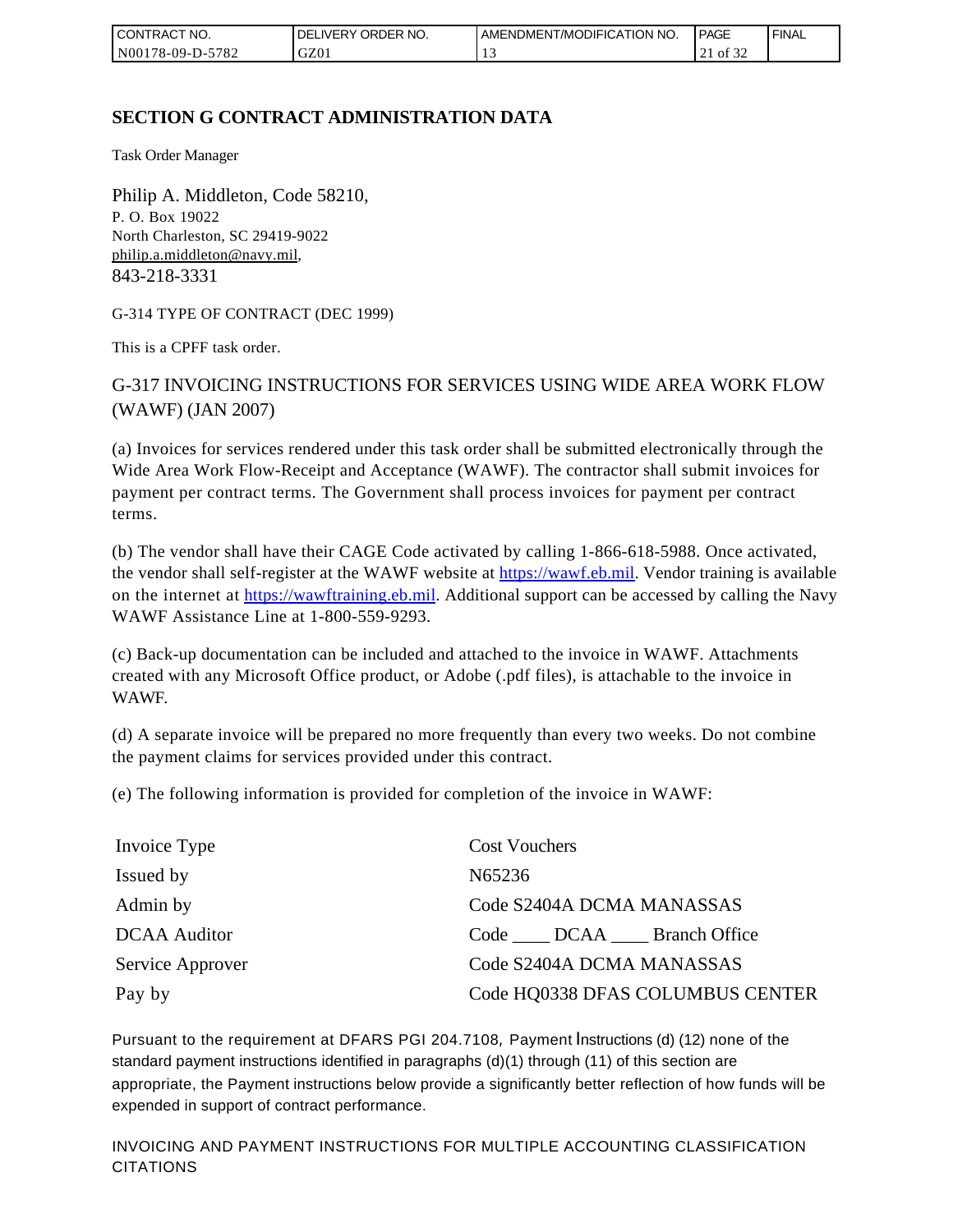| <b>CONTRACT NO.</b> | NO.<br>' ORDER<br>DELIVERY | AMENDMENT/MODIFICATION NO. | <b>PAGE</b>                      | ' FINAL |
|---------------------|----------------------------|----------------------------|----------------------------------|---------|
| N00178-09-D-5782    | GZ01                       |                            | 0.22<br>$\sim$<br>of<br>∸<br>ے ر |         |

Consistent with task order clause 5252.232-9206, Segregation of Costs, the contractor shall segregate and accumulate costs for the performance of this task order by the appropriate Accounting Classification Reference Number (ACRN). The contractor's invoice shall identify the appropriate Contract and Task Order numbers. For the work performed, invoiced costs shall be associated to the Contract Line Item Number (CLIN), the Contract Subline Item (SLIN), and the specific ACRN. Invoices submitted to the paying office that do not comply with this requirement will be returned to the contractor for resubmission. The contractor shall provide an electronic copy of each invoice to the Task Order Manager at the time of submission to DCAA/DFAS. The paying office will disburse funds in strict compliance with the amounts invoiced by CLIN/SLIN/ACRN.

#### ACTIVITY OMBUDSMAN

The SPAWAR Ombudsman for this Task Order is:

Name: Code: 8.6.2 Address: PO Box 190022, N. Charleston, SC 29419 Phone: (843) 218-5115 Email: Accounting Data SLINID PR Number Amount -------- ---------------------- ---------------------400101 1300239279 25000.00 LLA : AA 970130.1212D 2012 010 1 010400807793-1 884 257.22 DRAM 26316 044226 Standard Number: DRAM 26316/AA NWA: 100000579665 0060 ALL TASKS IN THE PWS BASE Funding 25000.00 Cumulative Funding 25000.00 MOD 01 400102 1300286595 270000.00 LLA : AB 9720130 1212 201 2 010 1 010100 80 7700-1 884 257.31 P RM 22085 Standard Number: PRM 22085/AA NWA: 100000579674 0060 ALL TASKS 600101 1300286595 10000.00 LLA : AB 9720130 1212 201 2 010 1 010100 80 7700-1 884 257.31 P RM 22085 Standard Number: PRM 22085/AA NWA: 100000579674 0060 ODCS MOD 01 Funding 280000.00 Cumulative Funding 305000.00 MOD 02 400201 1300298860 1865000.00  $T.T.A$  : AC 9720130.18P2 252 46896 0 068688 2D JTF42 468962 1H303Q Standard Number: N4689612MPJTF42/AA NWA: 100000742221 0060 TASK MCIS CNDSP 600201 1300298860 20000.00 LLA : AC 9720130.18P2 252 46896 0 068688 2D JTF42 468962 1H303Q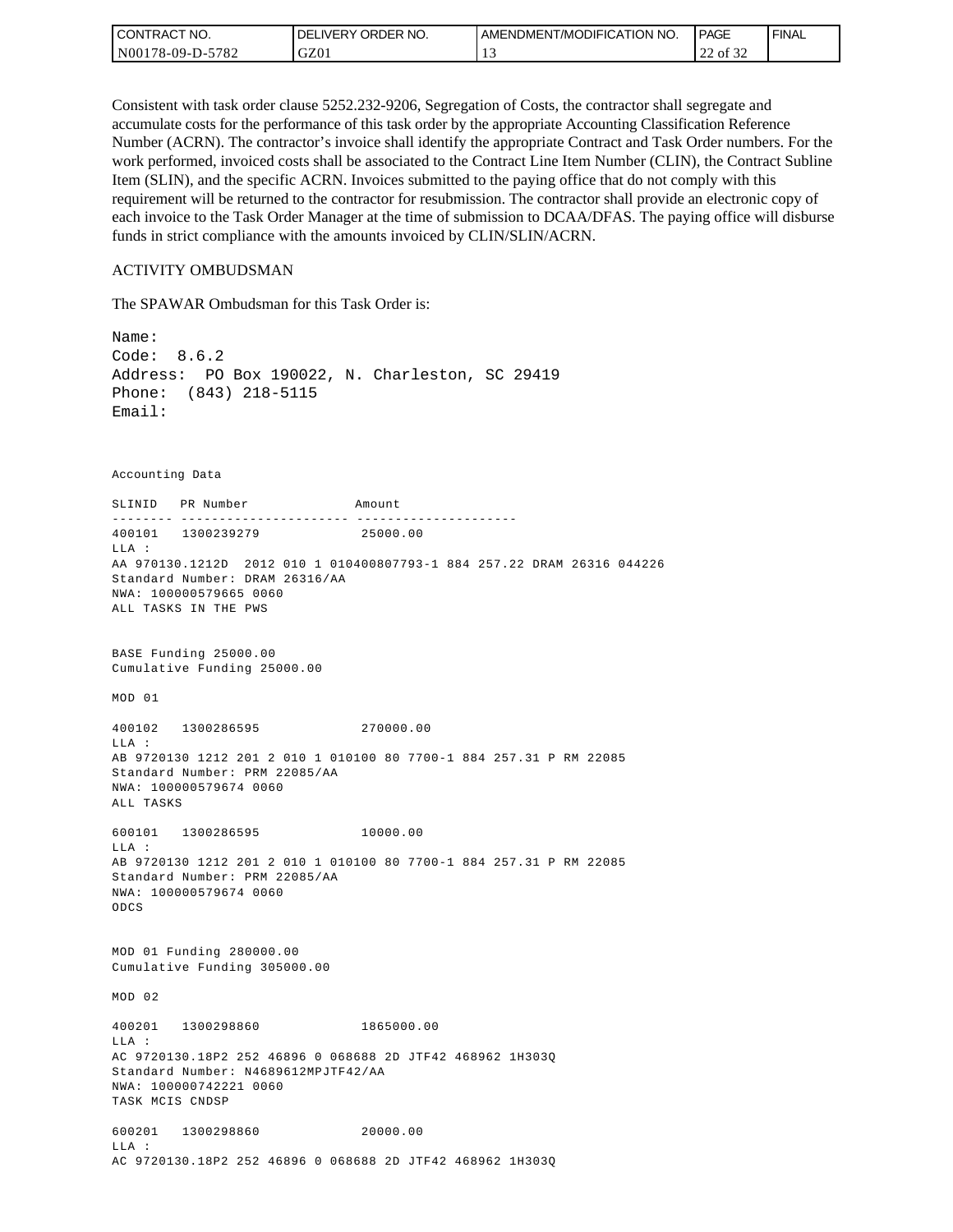CONTRACT NO. DELIVERY ORDER NO. AMENDMENT/MODIFICATION NO. **PAGE**  FINALCONTRACT NO.<br>
NO0178-09-D-5<br>
Standard Numb<br>
Non 178-09-D-5<br>
Standard Numb<br>
NNA: 10000074<br>
ODCS TASK MCI<br>
Cumulative Fu<br>
MOD 03<br>
400202 1300<br>
400202 1300<br>
LLA:<br>
AD 970130.131<br>
Standard Numb<br>
NNA: 10000077<br>
MOD 03 Fundin<br>
Cu N00178-09-D-5782 GZ01 13 23 of 32 Standard Number: N4689612MPJTF42/AA NWA: 100000742221 0060 ODCS TASK MCIS CNDSP MOD 02 Funding 1885000.00 Cumulative Funding 2190000.00 MOD 03 400202 1300319971 272477.34  $T.T.A$  : AD 970130.1313D 2013 0101010400807793-1884 257.31 PRM 3347 044226 Standard Number: PRM 33474 NWA: 100000773020 0060 MOD 03 Funding 272477.34 Cumulative Funding 2462477.34 MOD 04 400203 1300332147 185367.00 LLA : AE 9730130 1884 201 3 010 1 010400 80 7793-1 884 257.31 P RM 34293 044226 Standard Number: PRM 34293 NWA: 100000809878 0060 TASK MCIS NETTOPS MOD 04 Funding 185367.00 Cumulative Funding 2647844.34 MOD 05 Funding 0.00 Cumulative Funding 2647844.34 MOD 06 400204 1300354996 150000.00  $T.T.A$  : AG 970130.1313D 2013 0101010400807793-1884 275.31 PRM35086 044226 Standard Number: PMR 35086 NWA:100000832927-0060 TASK MCIS NETTOPS 400205 1300354996 125000.00 LLA : AH 970130.1313D 2013 0101010400807793-1884 275.31 PRM35050 044226 Standard Number: PRM 35050 NWA: 100000832928-0060 TASK MCIS NETTOPS 600202 1300354996 5000.00 LLA : AH 970130.1313D 2013 0101010400807793-1884 275.31 PRM35050 044226 Standard Number: PRM 35050 NWA: 100000832928-0060 ODCS MCIS NETTOPS MOD 06 Funding 280000.00 Cumulative Funding 2927844.34 MOD 07 Funding 0.00 Cumulative Funding 2927844.34 MOD 08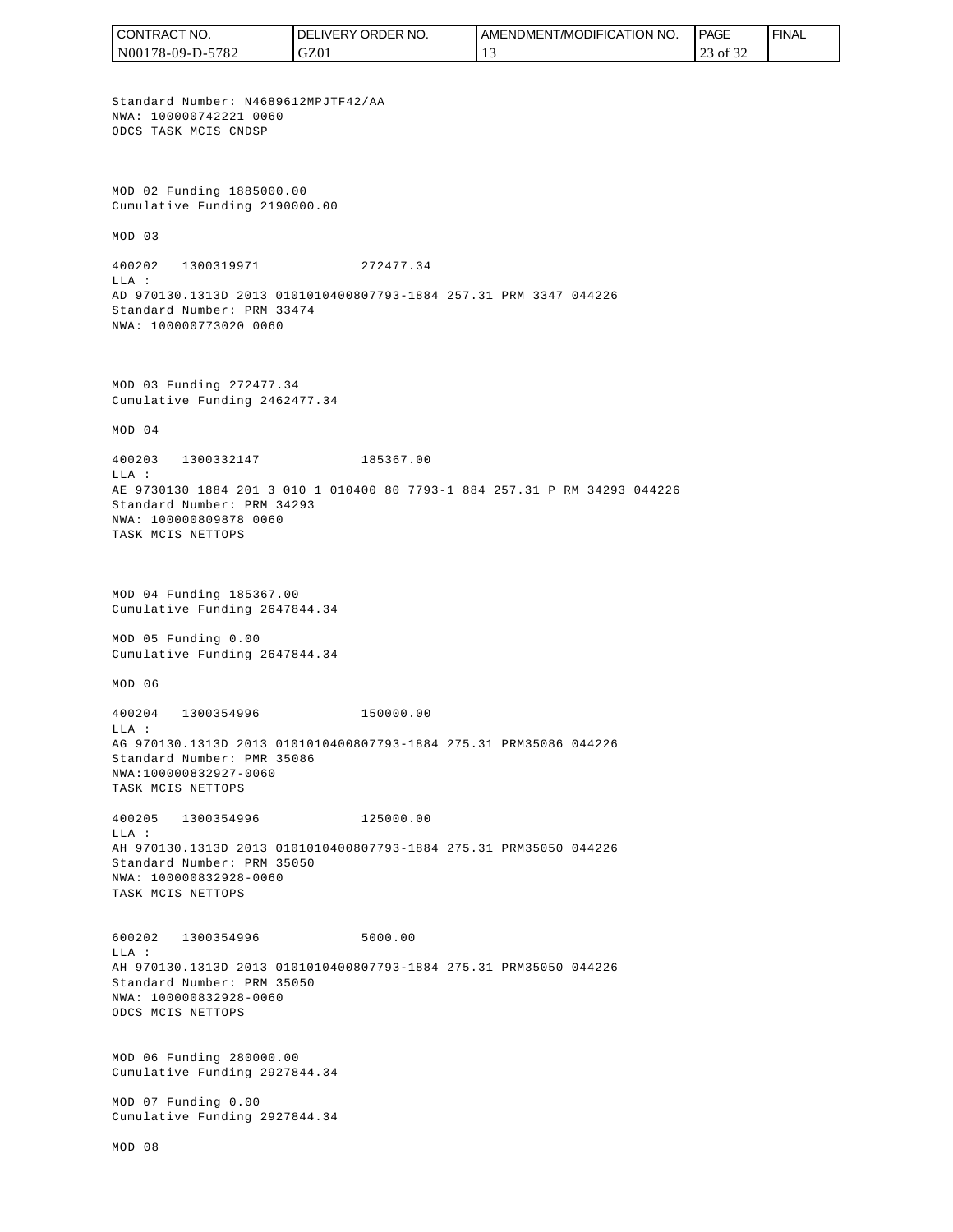400301 1300373150 1700000.00  $T.T.A$  : AJ 9730130 18P2 253 46896 0 068688 2D PJTF38 4689631H304Q Standard Number: N4689613MPJTF38 NWA: 100000831524-0060 MCIS NETTOPS 400302 1300373150 180000.00 LLA : AK 9730130 1884 010 10104 0 080779 3 257.31 PRM36219 044226 Standard Number: PRM 36219 NWA: 100000852592-0060 MCIS NETTOPS 400303 1300373150 50000.00 LLA : AL 9730130 1884 010 10104 0 080779 3 257.31 PRM36229 044226 Standard Number: PRM 36229 NWA: 100000852590-0060 MCIS NETTOPS 600301 1300373150 9215.99  $T.T.A$  : AJ 9730130 18P2 253 46896 0 068688 2D PJTF38 4689631H304Q MOD 08 Funding 1939215.99 Cumulative Funding 4867060.33 MOD 09 Funding 0.00 Cumulative Funding 2927844.34 MOD 10 Funding 0.00 Cumulative Funding 4867060.33 MOD 11 400304 1300394554 150000.00 LLA : AM 970130.1414D 1884 0101010400807793 257.31 PRM46252 044226 Standard Number: PRM 46252 NWA: 100000876563 0060 TASK MCIS NETTOPS MOD 11 Funding 150000.00 Cumulative Funding 5017060.33 MOD 12 Funding 0.00 Cumulative Funding 5017060.33 MOD 13 400305 1300415544 450000.00 LLA : AN 970130.1414D 1884 0101010400807793 257.31 PRM47234 044226 Standard Number: PRM47234 NWA: 100000876217 0060 MCIS NETTOPS MOD 13 Funding 450000.00 Cumulative Funding 5467060.33 N00178-09-D-5782 DELIVERY ORDER NO. GZ01 AMENDMENT/MODIFICATION NO. 13 24 of 32

**PAGE** 

**FINAL** 

CONTRACT NO.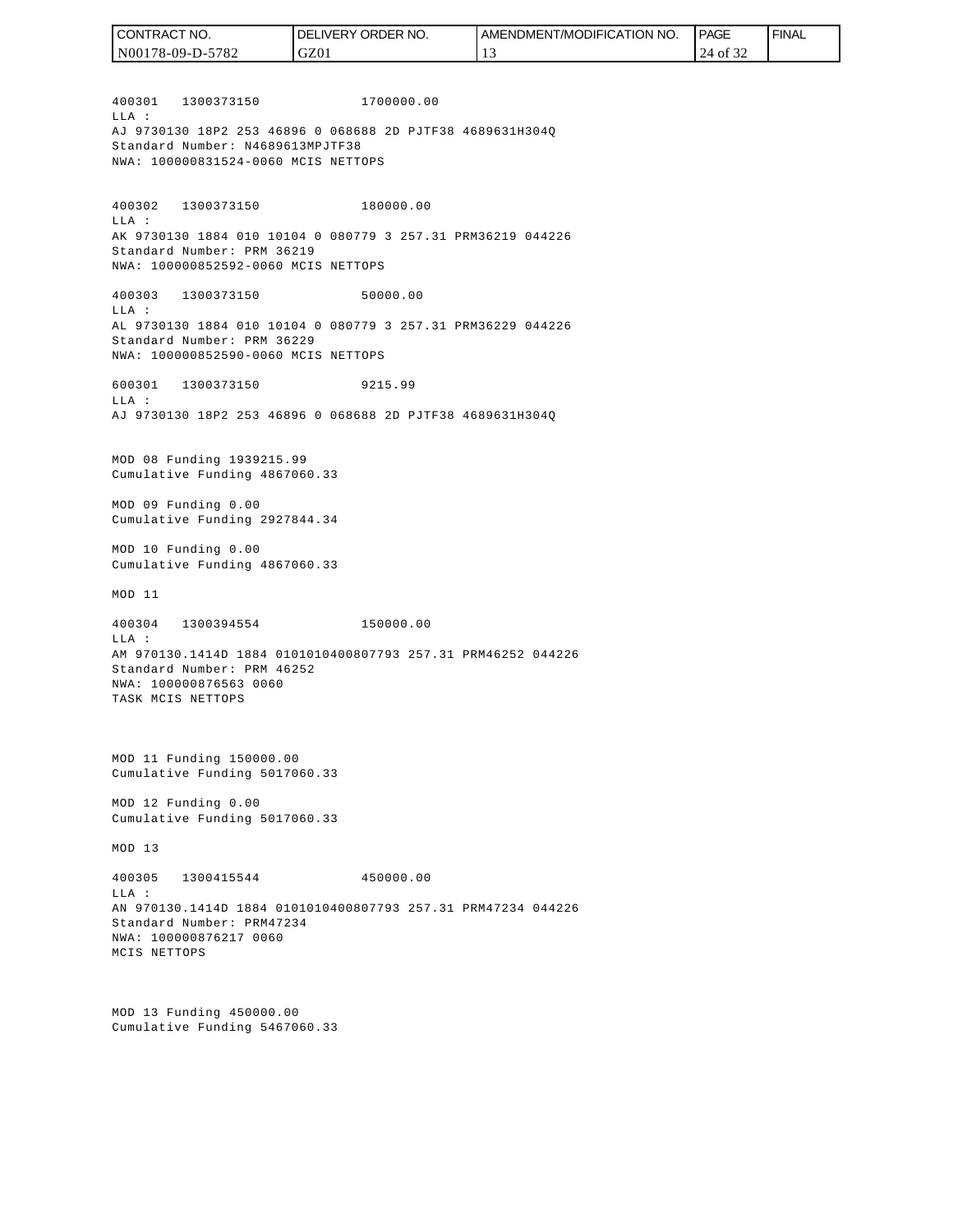| CONTRACT NO.            | ORDER NO.<br><b>DELIVERY</b> | AMENDMENT/MODIFICATION NO. | <b>PAGE</b>    | ' FINAL |
|-------------------------|------------------------------|----------------------------|----------------|---------|
| 5782<br>  N00178-09-D-5 | GZ01                         |                            | ΟĪ<br>ے ر<br>ت |         |

## **SECTION H SPECIAL CONTRACT REQUIREMENTS**

#### 5252.232-9206 SEGREGATION OF COSTS (DEC 2003)

(a) The Contractor agrees to segregate costs incurred under this task order at the lowest level of performance, either task or subtask, rather than on a total task order basis, and to submit invoices reflecting costs incurred at that level. Invoices shall contain summaries of work charged during the period covered, as well as overall cumulative summaries by labor category for all work invoiced to date (if applicable), by line item, task or subtask.

(b) Where multiple lines of accounting are present, the ACRN preceding the accounting citation will be found in Section B and/or Section G. Payment of Contractor invoices shall be accomplished only by charging the ACRN that corresponds to the work invoiced.

(c) Except when payment requests are submitted electronically as specified in the clause at DFARS 252.232-7003, Electronic Submission of Payment Requests, one copy of each invoice or voucher will be provided, at the time of submission to DCAA, to the Task Order Manager.

#### H-350 REIMBURSEMENT OF TRAVEL COSTS (NOV 2005)

(a) Contractor Request and Government Approval of Travel

Any travel under this contract must be specifically requested in writing, by the contractor prior to incurring any travel costs. If this contract is a definite or indefinite delivery contract, then the written Government authorization will be by task/delivery orders issued by the Ordering Officer or by a modification to an issued task/delivery order. If this contract is not a definite or indefinite delivery contract, then the written Government authorization will be by written notice of approval from the Contracting Officer's Representative (COR). The request shall include as a minimum, the following:

- (1) Contract number
- (2) Date, time, and place of proposed travel
- (3) Purpose of travel and how it relates to the contract
- (4) Contractor's estimated cost of travel
- (5) Name(s) of individual(s) traveling and;
- (6) A breakdown of estimated travel and per diem charges.
- (b) General

(1) The costs for travel, subsistence, and lodging shall be reimbursed to the contractor only to the extent that it is necessary and authorized for performance of the work under this contract. The costs for travel, subsistence, and lodging shall be reimbursed to the contractor in accordance with the Federal Acquisition Regulation (FAR) 31.205-46, which is incorporated by reference into this contract. As specified in FAR 31.205-46(a) (2), reimbursement for the costs incurred for lodging, meals and incidental expenses (as defined in the travel regulations cited subparagraphs  $(b)(1)(i)$  through  $(b)(1)(iii)$  below) shall be considered to be reasonable and allowable only to the extent that they do not exceed on a daily basis the maximum per diem rates in effect at the time of travel as set forth in the following:

(i) Federal Travel Regulation prescribed by the General Services Administration for travel in the contiguous 48 United States;

(ii) Joint Travel Regulation, Volume 2, DoD Civilian Personnel, Appendix A, prescribed by the Department of Defense for travel in Alaska, Hawaii, The Commonwealth of Puerto Rico, and the territories and possessions of the United States; or

(iii) Standardized Regulations, (Government Civilians, Foreign Areas), Section 925, "Maximum Travel Per Diem Allowances in Foreign Areas" prescribed by the Department of State, for travel in areas not covered in the travel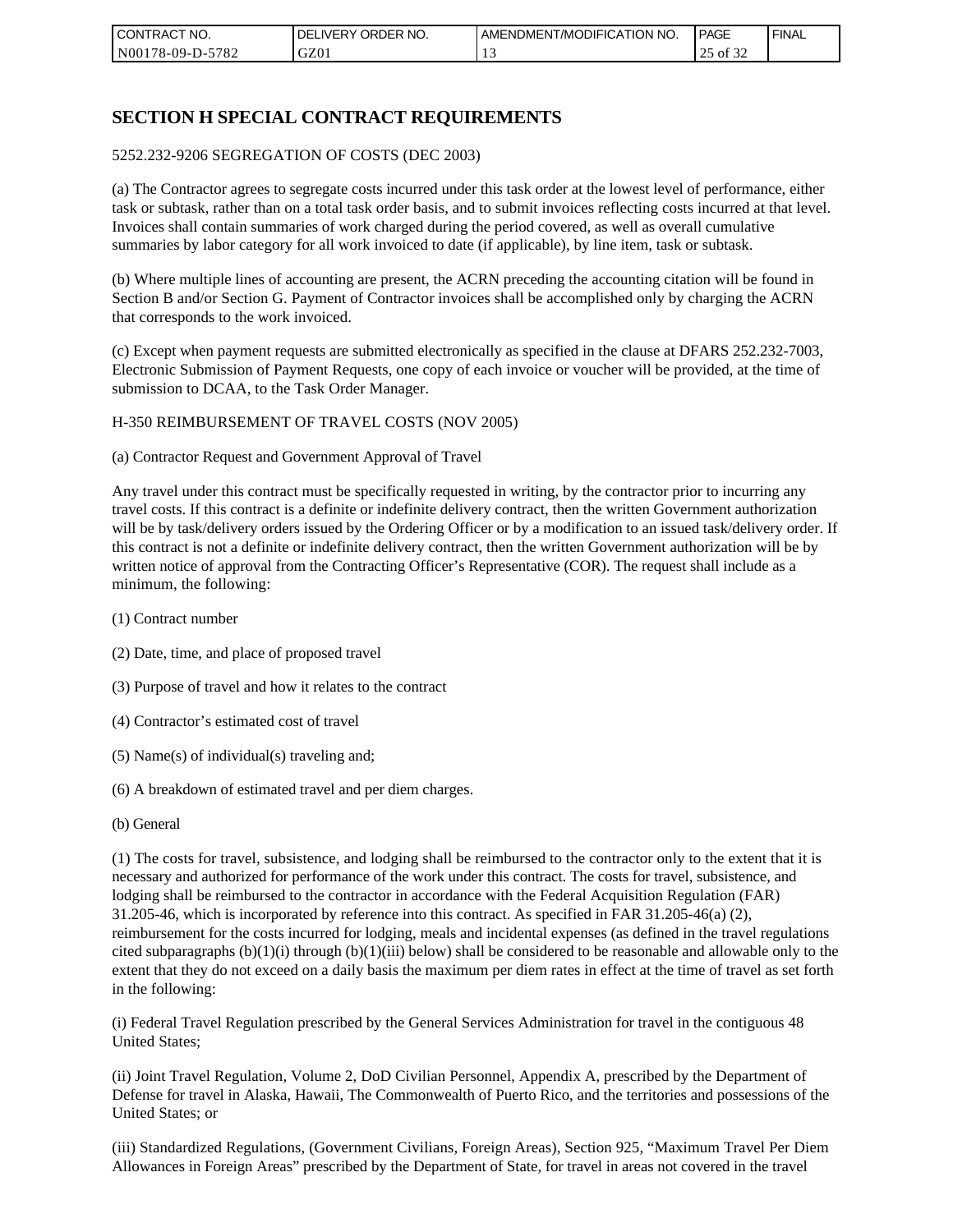| I CONTRACT NO.   | ' ORDER NO.<br><b>DELIVERY</b> | <b>I AMENDMENT/MODIFICATION NO.</b> | <b>PAGE</b> | <b>FINAL</b> |
|------------------|--------------------------------|-------------------------------------|-------------|--------------|
| N00178-09-D-5782 | GZ01                           | . .                                 | 26<br>of 32 |              |

regulations cited in subparagraphs  $(b)(1)(i)$  and  $(b)(1)(ii)$  above.

(2) Personnel in travel status from and to the contractor's place of business and designated work site or vice versa, shall be considered to be performing work under the contract, and contractor shall bill such travel time at the straight (regular) time rate; however, such billing shall not exceed eight hours per person for any one person while in travel status during one calendar day.

(c) Per Diem

(1) The contractor shall not be paid per diem for contractor personnel who reside in the metropolitan area in which the tasks are being performed. Per diem shall not be paid on services performed at contractor's home facility and at any facility required by the contract, or at any location within a radius of 50 miles from the contractor's home facility and any facility required by this contract.

(2) Costs for subsistence and lodging shall be paid to the contractor only to the extent that overnight stay is necessary and authorized in writing by the Government for performance of the work under this contract per paragraph (a). When authorized, per diem shall be paid by the contractor to its employees at a rate not to exceed the rate specified in the travel regulations cited in FAR 31.205-46(a)(2) and authorized in writing by the Government. The authorized per diem rate shall be the same as the prevailing locality per diem rate.

(3) Reimbursement to the contractor for per diem shall be limited to payments to employees not to exceed the authorized per diem and as authorized in writing by the Government per paragraph (a). Fractional parts of a day shall be payable on a prorated basis for purposes of billing for per diem charges attributed to subsistence on days of travel. The departure day from the Permanent Duty Station (PDS) and return day to the PDS shall be 75% of the applicable per diem rate. The contractor shall retain supporting documentation for per diem paid to employees as evidence of actual payments, as required by the FAR 52.216-7 "Allowable Cost and Payment" clause of the contract.

#### (d) Transportation

(1) The contractor shall be paid on the basis of actual amounts paid to the extent that such transportation is necessary for the performance of work under the contract and is authorized in writing by the Government per paragraph (a).

(2) The contractor agrees, in the performance of necessary travel, to use the lowest cost mode commensurate with the requirements of the mission and in accordance with good traffic management principles. When it is necessary to use air or rail travel, the contractor agrees to use coach, tourist class or similar accommodations to the extent consistent with the successful and economical accomplishment of the mission for which the travel is being performed. Documentation must be provided to substantiate non-availability of coach or tourist if business or first class is proposed to accomplish travel requirements.

(3) When transportation by privately owned conveyance (POC) is authorized, the contractor shall be paid on a mileage basis not to exceed the applicable Government transportation rate specified in the travel regulations cited in FAR 31.205-46(a)(2) and is authorized in writing by the Government per paragraph (a).

(4) When transportation by privately owned (motor) vehicle (POV) is authorized, required travel of contractor personnel, that is not commuting travel, may be paid to the extent that it exceeds the normal commuting mileage of such employee. When an employee's POV is used for travel between an employee's residence or the Permanent Duty Station and one or more alternate work sites within the local area, the employee shall be paid mileage for the distance that exceeds the employee's commuting distance.

(5) When transportation by a rental automobile, other special conveyance or public conveyance is authorized, the contractor shall be paid the rental and/or hiring charge and operating expenses incurred on official business (if not included in the rental or hiring charge). When the operating expenses are included in the rental or hiring charge, there should be a record of those expenses available to submit with the receipt. Examples of such operating expenses include: hiring charge (bus, streetcar or subway fares), gasoline and oil, parking, and tunnel tolls.

#### (6) Definitions:

(i) "Permanent Duty Station" (PDS) is the location of the employee's permanent work assignment (i.e., the building or other place where the employee regularly reports for work.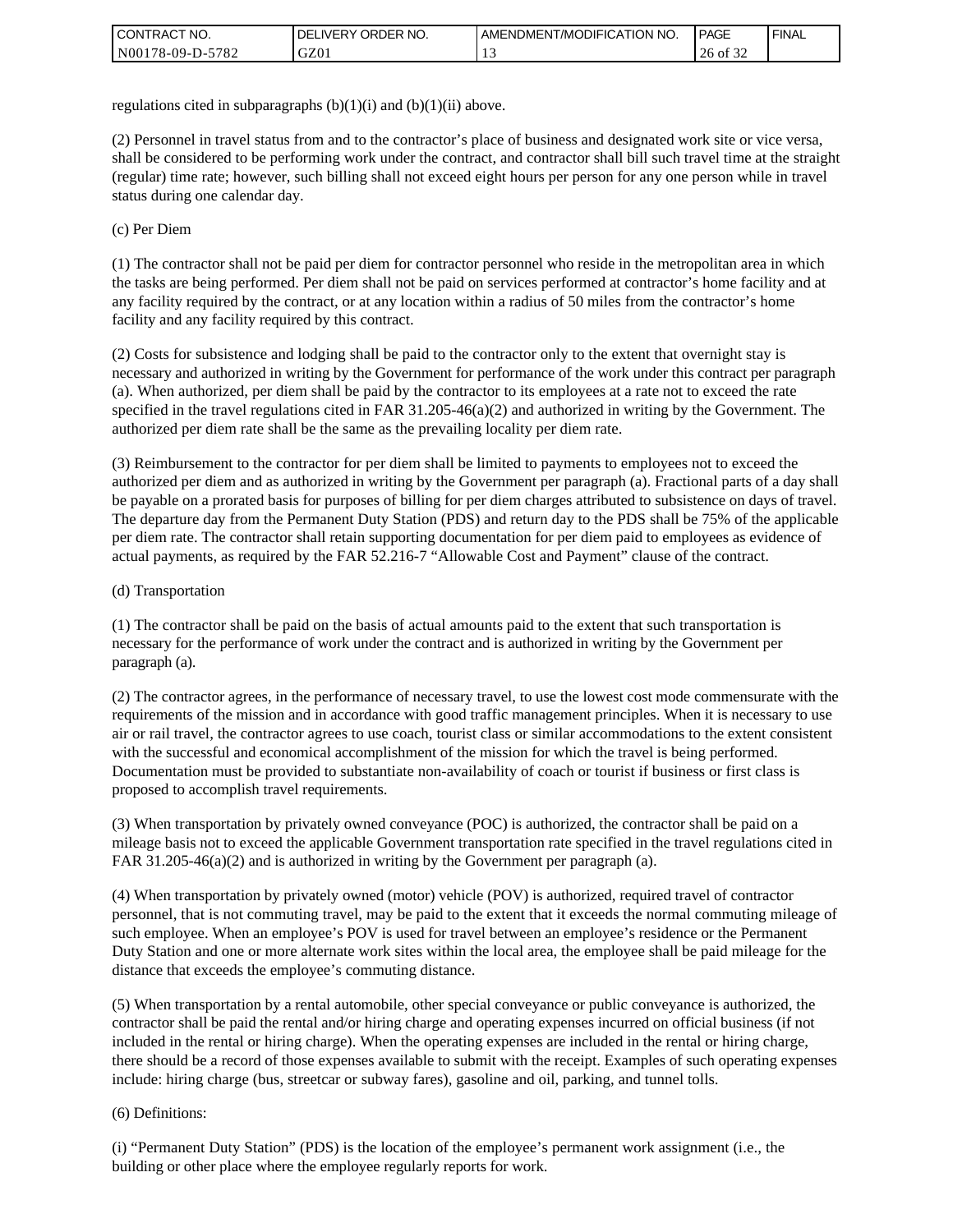| I CONTRACT NO.   | ' ORDER NO.<br>DELIVERY | <b>LAMENDMENT/MODIFICATION NO.</b> | PAGE         | ' FINAL |
|------------------|-------------------------|------------------------------------|--------------|---------|
| N00178-09-D-5782 | GZ01                    |                                    | of 32<br>ا ت |         |

(ii) "Privately Owned Conveyance" (POC) is any transportation mode used for the movement of persons from place to place, other than a Government conveyance or common carrier, including a conveyance loaned for a charge to, or rented at personal expense by, an employee for transportation while on travel when such rental conveyance has not been authorized/approved as a Special Conveyance.

(iii) "Privately Owned (Motor) Vehicle (POV)" is any motor vehicle (including an automobile, light truck, van or pickup truck) owned by, or on a long-term lease (12 or more months) to, an employee or that employee's dependent for the primary purpose of providing personal transportation, that:

(a) is self-propelled and licensed to travel on the public highways;

(b) is designed to carry passengers or goods; and

(c) has four or more wheels or is a motorcycle or moped.

(iv) "Special Conveyance" is commercially rented or hired vehicles other than a POC and other than those owned or under contract to an agency.

(v) "Public Conveyance" is local public transportation (e.g., bus, streetcar, subway, etc) or taxicab.

(iv) "Residence" is the fixed or permanent domicile of a person that can be reasonably justified as a bona fide residence.

EXAMPLE 1: Employee's one way commuting distance to regular place of work is 7 miles. Employee drives from residence to an alternate work site, a distance of 18 miles. Upon completion of work, employee returns to residence, a distance of 18 miles.

In this case, the employee is entitled to be reimbursed for the distance that exceeds the normal round trip commuting distance (14 miles). The employee is reimbursed for 22 miles (18 + 18 - 14 = 22).

EXAMPLE 2: Employee's one way commuting distance to regular place of work is 15 miles. Employee drives from residence to an alternate work site, a distance of 5 miles. Upon completion of work, employee returns to residence, a distance of 5 miles.

In this case, the employee is not entitled to be reimbursed for the travel performed (10 miles), since the distance traveled is less than the commuting distance (30 miles) to the regular place of work.

EXAMPLE 3: Employee's one way commuting distance to regular place of work is 15 miles. Employee drives to regular place of work. Employee is required to travel to an alternate work site, a distance of 30 miles. Upon completion of work, employee returns to residence, a distance of 15 miles.

In this case, the employee is entitled to be reimbursed for the distance that exceeds the normal round trip commuting distance (30 miles). The employee is reimbursed for 30 miles  $(15 + 30 + 15 - 30 = 30)$ .

EXAMPLE 4: Employee's one way commuting distance to regular place of work is 12 miles. In the morning the employee drives to an alternate work site (45 miles). In the afternoon the employee returns to the regular place of work (67 miles). After completion of work, employee returns to residence, a distance of 12 miles.

In this case, the employee is entitled to be reimbursed for the distance that exceeds the normal round trip commuting distance (24 miles). The employee is reimbursed for 100 miles  $(45 + 67 + 12 - 24 = 100)$ .

EXAMPLE 5: Employee's one way commuting distance to regular place of work is 35 miles. Employee drives to the regular place of work (35 miles). Later, the employee drives to alternate work site #1 (50 miles) and then to alternate work site #2 (25 miles). Employee then drives to residence (10 miles).

In this case, the employee is entitled to be reimbursed for the distance that exceeds the normal commuting distance (70 miles). The employee is reimbursed for 50 miles  $(35 + 50 + 25 + 10 - 70 = 50)$ .

EXAMPLE 6: Employee's one way commuting distance to regular place of work is 20 miles. Employee drives to the regular place of work (20 miles). Later, the employee drives to alternate work site #1 (10 miles) and then to alternate work site #2 (5 miles). Employee then drives to residence (2 miles).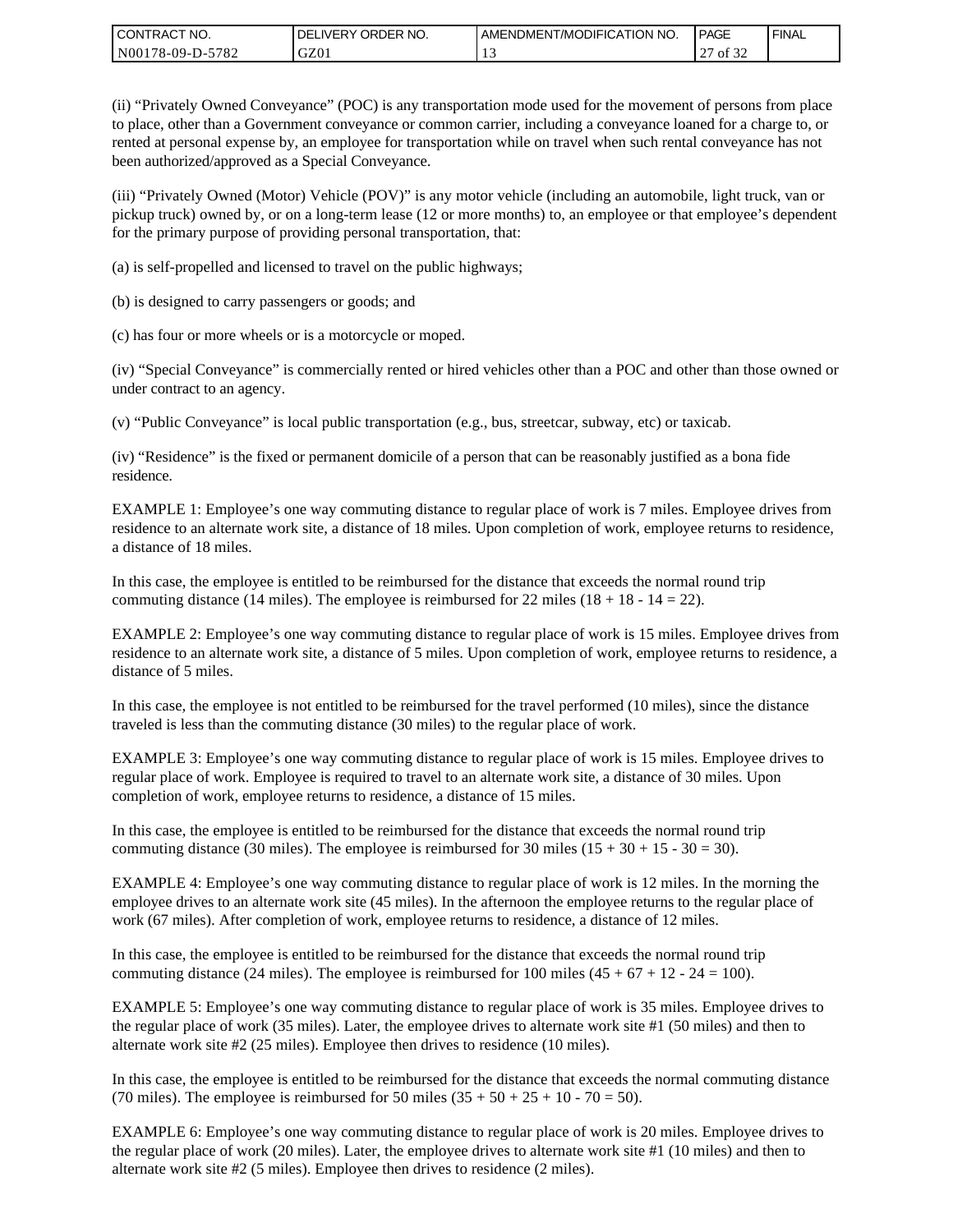| <b>CONTRACT NO.</b> | ' ORDER NO.<br><b>DELIVERY</b> | I AMENDMENT/MODIFICATION NO. | PAGE        | ' FINAL |
|---------------------|--------------------------------|------------------------------|-------------|---------|
| N00178-09-D-5782    | GZ0 <sub>1</sub>               |                              | 28<br>of 32 |         |

In this case, the employee is not entitled to be reimbursed for the travel performed (37 miles), since the distance traveled is less than the commuting distance (40 miles) to the regular place of work.

#### H-355 CONTRACTOR IDENTIFICATION (DEC 1999)

(a) Contractor employees must be clearly identifiable while on Government property by wearing appropriate badges.

(b) Contractor employees are required to clearly identify themselves and the company they work for whenever making contact with Government personnel by telephone or other electronic means.

H-359 LIMITED RELEASE OF CONTRACTOR CONFIDENTIAL BUSINESS INFORMATION (CBI) (NOV 2003)

#### (a) Definition.

"Confidential business information," as used in this clause, is defined as all forms and types of financial, business, scientific, technical, economic, or engineering information, including patterns, plans, compilations, program devices, formulas, designs, prototypes, methods, techniques, processes, procedures, programs, or codes, whether tangible or intangible, and whether or how stored, compiled, or memorialized physically, electronically, graphically, photographically, or in writing if -- (1) the owner thereof has taken reasonable measures to keep such information secret, and (2) the information derives independent economic value, actual or potential from not being generally known to, and not being readily ascertainable through proper means by, the public. Confidential business information may include technical data as that term is defined in DFARS §§ 252.227-7013(a)(14),  $252.227-7015(a)(4)$ , and  $252.227-7018(a)(19)$ . It may also include computer software as that term is defined in DFARS §§ 252.227-7014(a)(4) and 252.227-7018(a)(4).

(b) The Space and Naval Warfare Systems Command (SPAWAR) may release to individuals employed by SPAWAR support contractors and their subcontractors confidential business information submitted by the contractor or its subcontractors pursuant to the provisions of this contract. Business information that would ordinarily be entitled to confidential treatment may be included in the information released to these individuals. Accordingly, by submission of a proposal or execution of this contract, the offeror or contractor and its subcontractors consent to a limited release of its confidential business information.

(c) Circumstances where SPAWAR may release the contractor's or subcontractors' confidential business information include the following:

(1) To other SPAWAR contractors and subcontractors, and their employees tasked with assisting SPAWAR in handling and processing information and documents in the administration of SPAWAR contracts, such as file room management and contract closeout.

(2) To SPAWAR contractors and subcontractors, and their employees tasked with assisting SPAWAR in accounting support services, including access to cost-reimbursement vouchers.

(3) To SPAWAR contractors and subcontractors, and their employees tasked with assisting SPAWAR in crafting performance work statements, assisting with the evaluation of task order cost/technical proposals and assembling performance metrics information.

(d) SPAWAR recognizes its obligation to protect the contractor and its subcontractors from competitive harm that could result from the release of such information. SPAWAR will permit the limited release of confidential business information under paragraphs  $(c)(1)$ ,  $(c)(2)$  and  $(c)(3)$  only under the following conditions:

(1) SPAWAR determines that access is required by other SPAWAR contractors and their subcontractors to perform the tasks described in paragraphs  $(c)(1)$ ,  $(c)(2)$  and  $(c)(3)$ ,

(2) Access to confidential business information is restricted to individuals with a bona fide need to possess,

(3) Contractors, their subcontractors, and their employees who are granted access to confidential business information have signed an appropriate non-disclosure agreement requiring them to provide the same level of protection to confidential business information that would be provided by SPAWAR employees,

(4) Contractors and their subcontractors having access to confidential business information have agreed under their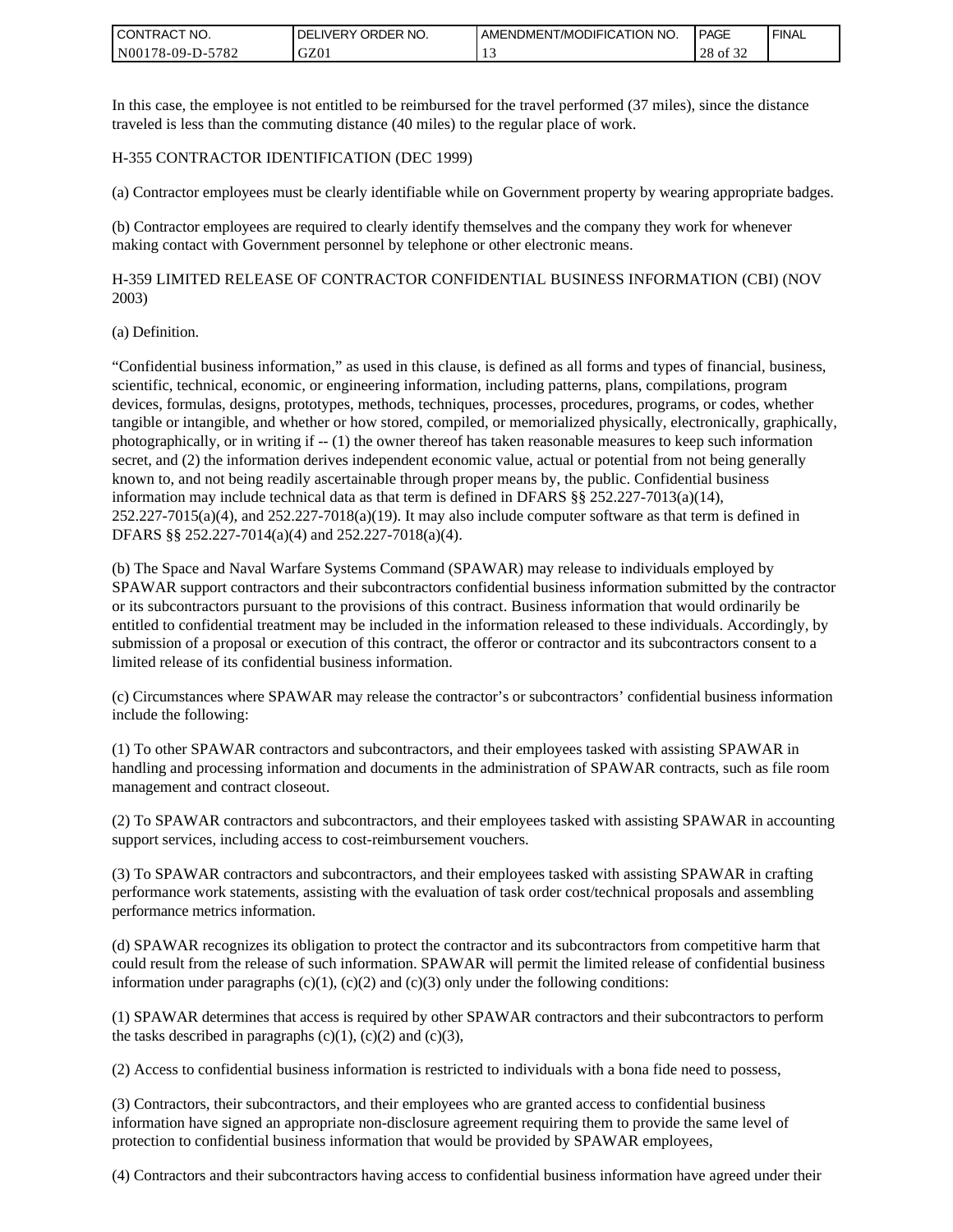| <b>CONTRACT NO.</b> | ' ORDER NO.<br><b>DELIVERY</b> | AMENDMENT/MODIFICATION NO. | <b>PAGE</b>                    | ' FINAL |
|---------------------|--------------------------------|----------------------------|--------------------------------|---------|
| N00178-09-D-5782    | GZ01                           |                            | 0.22<br>20<br>οt<br>ر _<br>ے ر |         |

contract or a separate corporate non-disclosure agreement to provide the same level of protection to confidential business information that would be provided by SPAWAR employees, and

(5) SPAWAR contractors and their subcontractors performing the tasks described in paragraphs  $(c)(1)$ ,  $(c)(2)$  or  $(c)(3)$ have agreed under their contract or a separate non-disclosure agreement to not use confidential business information for any purpose other than performing the tasks described in paragraphs  $(c)(1)$ ,  $(c)(2)$  and  $(c)(3)$ .

(e) SPAWAR's responsibilities under the Freedom of Information Act are not affected by this clause.

(f) If SPAWAR satisfies the conditions listed in paragraph (d), the contractor and its subcontractors agree to indemnify and hold harmless the Government, its agents, and employees from every claim or liability, including attorneys fees, court costs, and expenses, arising out of, or in any way related to, the misuse or unauthorized modification, reproduction, release, display, or disclosure of confidential business information provided by the contractor to the Government.

(g) The contractor agrees to include, and require inclusion of, this clause in all subcontracts at any tier that requires the furnishing of confidential business information.

#### ORGANIZATIONAL CONFLICT OF INTEREST (NAVSEA) (JUL 2000) (RESTATED FROM BASIC CONTRACT)

(a) "Organizational Conflict of Interest" means that because of other activities or relationships with other persons, a person is unable or potentially unable to render impartial assistance or advice to the Government, or the person's objectivity in performing the contract work is or might be otherwise impaired, or a person has an unfair competitive advantage. "Person" as used herein includes Corporations, Partnerships, Joint Ventures, and other business enterprises.

(b) The Contractor warrants that to the best of its knowledge and belief, and except as otherwise set forth in the contract, the Contractor does not have any organizational conflict of interest(s) as defined in paragraph (a).

(c) It is recognized that the effort to be performed by the Contractor under this contract may create a potential organizational conflict of interest on the instant contract or on a future acquisition. In order to avoid this potential conflict of interest, and at the same time to avoid prejudicing the best interest of the Government, the right of the Contractor to participate in future procurement of equipment and/or services that are the subject of any work under this contract shall be limited as described below in accordance with the requirements of FAR 9.5.

(d) (1) The Contractor agrees that it shall not release, disclose, or use in any way that would permit or result in disclosure to any party outside the Government any information provided to the Contractor by the Government during or as a result of performance of this contract. Such information includes, but is not limited to, information submitted to the Government on a confidential basis by other persons. Further, the prohibition against release of Government provided information extends to cover such information whether or not in its original form, e.g., where the information has been included in Contractor generated work or where it is discernible from materials incorporating or based upon such information. This prohibition shall not expire after a given period of time.

(2) The Contractor agrees that it shall not release, disclose, or use in any way that would permit or result in disclosure to any party outside the Government any information generated or derived during or as a result of performance of this contract. This prohibition shall expire after a period of three years after completion of performance of this contract.

(3) The prohibitions contained in subparagraphs  $(d)(1)$  and  $(d)(2)$  shall apply with equal force to any affiliate of the Contractor, any subcontractor, consultant, or employee of the Contractor, any joint venture involving the Contractor, any entity into or with which it may merge or affiliate, or any successor or assign of the Contractor. The terms of paragraph (f) of this Special Contract Requirement relating to notification shall apply to any release of information in contravention of this paragraph (d).

(e) The Contractor further agrees that, during the performance of this contract and for a period of three years after completion of performance of this contract, the Contractor, any affiliate of the Contractor, any subcontractor, consultant, or employee of the Contractor, any joint venture involving the Contractor, any entity into or with which it may subsequently merge or affiliate, or any other successor or assign of the Contractor, shall not furnish to the United States Government, either as a prime contractor or as a subcontractor, or as a consultant to a prime contractor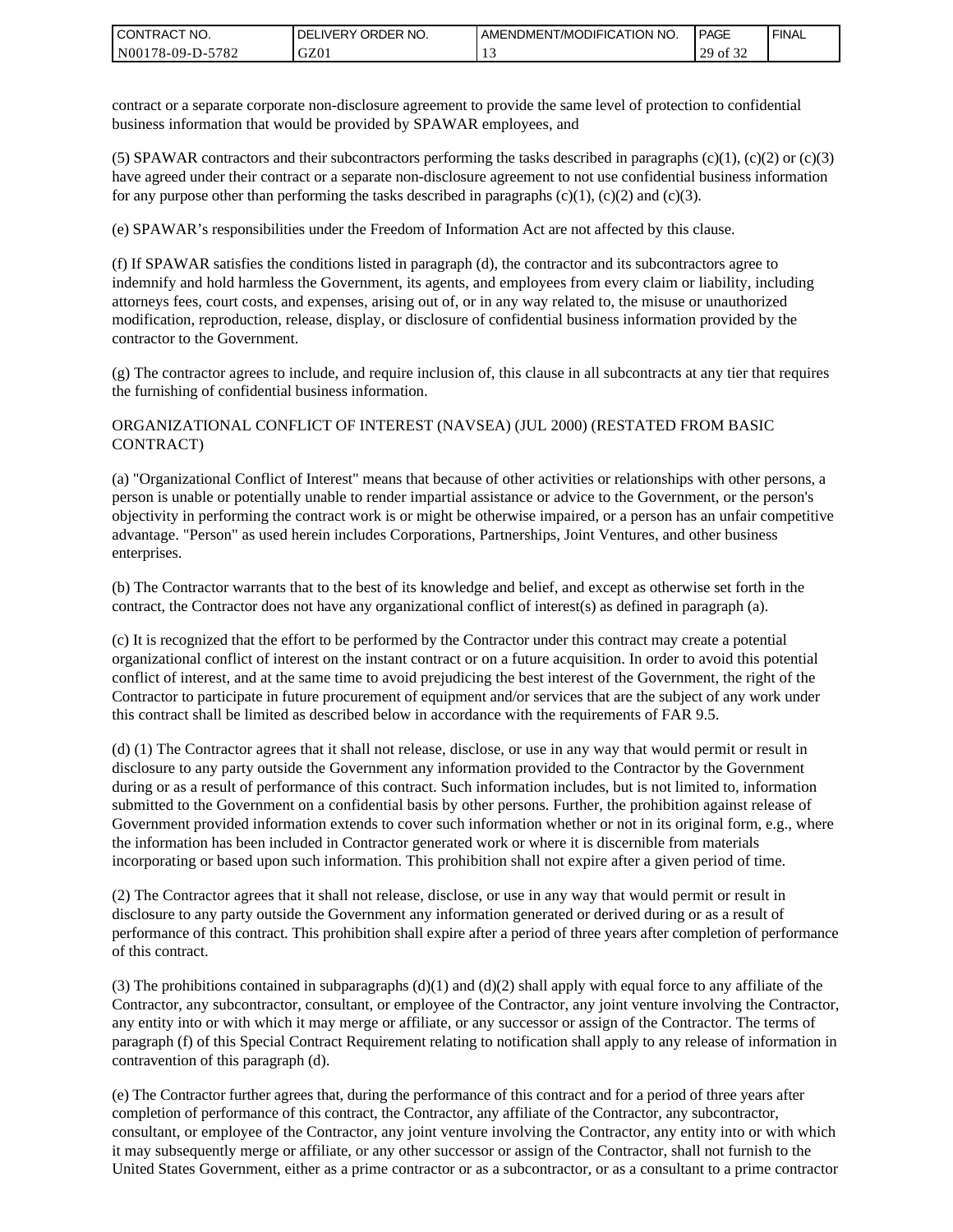| l CON <sup>-</sup><br>'TRACT NO. | NO.<br>ORDER<br>DELI<br>.IVERY | AMENDMENT/MODIFICATION NO. | <b>PAGE</b>                         | ' FINAL |
|----------------------------------|--------------------------------|----------------------------|-------------------------------------|---------|
| N00178-09-D-5<br>5782            | GZ01                           |                            | 0.22<br>$\Omega$<br>ΟĪ<br>30<br>ے ر |         |

or subcontractor, any system, component or services which is the subject of the work to be performed under this contract. This exclusion does not apply to any recompetition for those systems, components or services furnished pursuant to this contract. As provided in FAR 9.505-2, if the Government procures the system, component, or services on the basis of work statements growing out of the effort performed under this contract, from a source other than the contractor, subcontractor, affiliate, or assign of either, during the course of performance of this contract or before the three year period following completion of this contract has lapsed, the Contractor may, with the authorization of the SeaPort/Task Order Contracting Officer, participate in a subsequent procurement for the same system, component, or service. In other words, the Contractor may be authorized to compete for procurement(s) for systems, components or services subsequent to an intervening procurement.

(f) The Contractor agrees that, if after award, it discovers an actual or potential organizational conflict of interest, it shall make immediate and full disclosure in writing to the SeaPort/Task Order Contracting Officer. The notification shall include a description of the actual or potential organizational conflict of interest, a description of the action which the Contractor has taken or proposes to take to avoid, mitigate, or neutralize the conflict, and any other relevant information that would assist the SeaPort/Task Order Contracting Officer in making a determination on this matter. Notwithstanding this notification, the Government may terminate the contract/Task Orders for the convenience of the Government if determined to be in the best interest of the Government.

(g) Notwithstanding paragraph (f) above, if the Contractor was aware, or should have been aware, of an organizational conflict of interest prior to the award of this contract or becomes, or should become, aware of an organizational conflict of interest after award of this contract and does not make an immediate and full disclosure in writing to the SeaPort/Task Order Contracting Officer, the Government may terminate this contract/task orders for default.

(h) If the Contractor takes any action prohibited by this requirement or fails to take action required by this requirement, the Government may terminate this contract for default.

(i) The SeaPort/Task Order's Contracting Officer's decision as to the existence or nonexistence of an actual or potential organizational conflict of interest shall be final.

(j) Nothing in this requirement is intended to prohibit or preclude the Contractor from marketing or selling to the United States Government its product lines in existence on the effective date of this contract; nor, shall this requirement preclude the Contractor from participating in any research and development or delivering any design development model or prototype of any such equipment. Additionally, sale of catalog or standard commercial items are exempt from this requirement.

(k) The Contractor shall promptly notify the Contracting Officer, in writing, if it has been tasked to evaluate or advise the Government concerning its own products or activities or those of a competitor in order to ensure proper safeguards exist to guarantee objectivity and to protect the Government's interest.

(l) The Contractor shall include this requirement in subcontracts of any tier which involve access to information or situations/conditions covered by the preceding paragraphs, substituting "subcontractor" for "contractor" where appropriate.

(m) The rights and remedies described herein shall not be exclusive and are in addition to other rights and remedies provided by law or elsewhere included in the basic contract or this task order.

(n) Compliance with this requirement is a material requirement of the basic contract and this task order.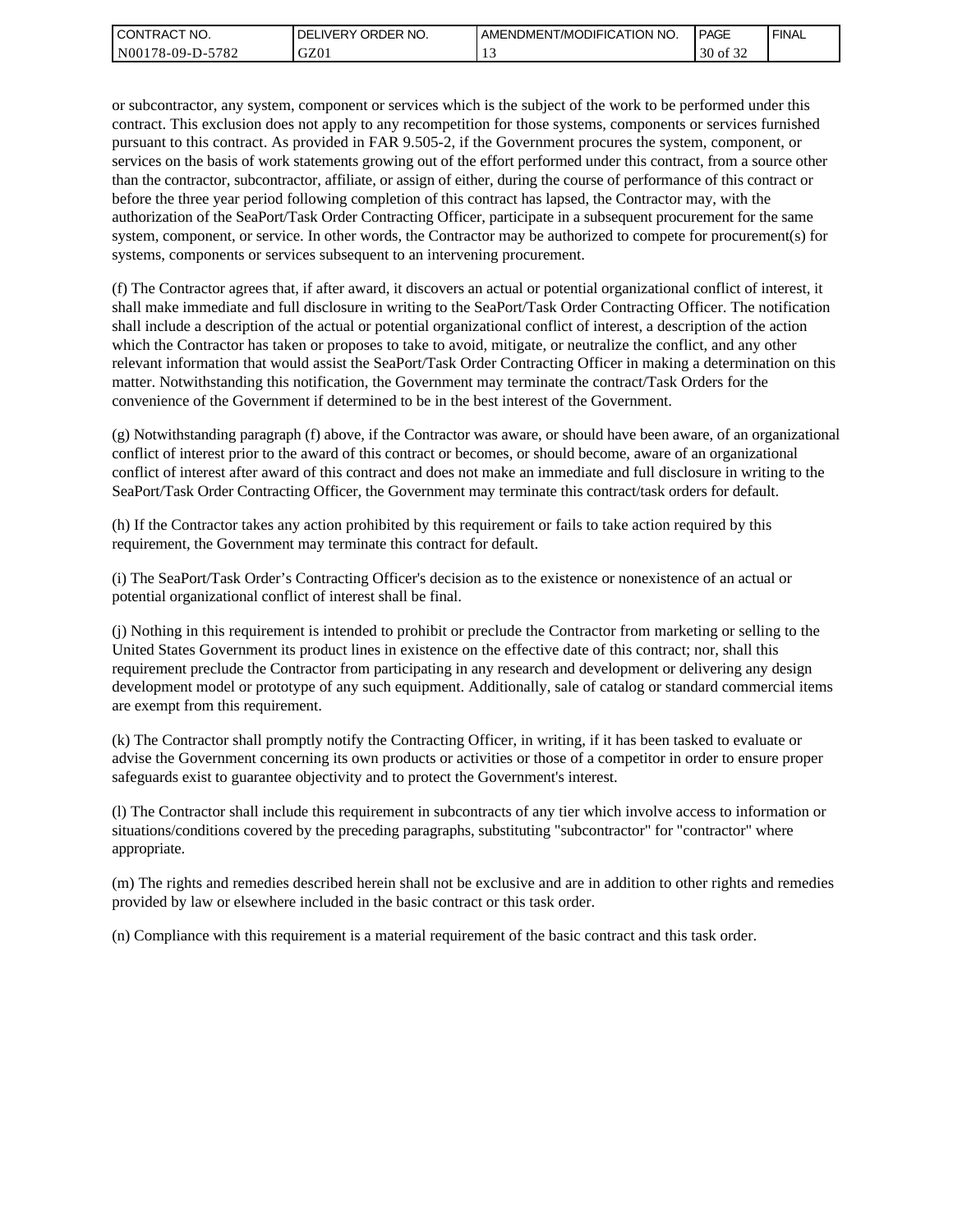| CONTRACT NO.     | ORDER <sup>'</sup><br>NO.<br><b>DELIVERY</b> | AMENDMENT/MODIFICATION NO. | PAGE            | <b>FINAL</b> |
|------------------|----------------------------------------------|----------------------------|-----------------|--------------|
| N00178-09-D-5782 | GZ01                                         |                            | 0Ī<br>51<br>ے ر |              |

## **SECTION I CONTRACT CLAUSES**

52.217-9 OPTION TO EXTEND THE TERM OF THE CONTRACT (MAR 2000)

(a) The Government may extend the term of this task order by written notice to the Contractor on or before the expiration of the task order; provided, that the Government gives the Contractor a preliminary written notice of its intent to extend at least 60 days before the task order expires. The preliminary notice does not commit the Government to an extension.

(b) If the Government exercises this option, the extended task order shall be considered to include this option clause.

(c) The total duration of this task order, including the exercise of any options under this clause, shall not exceed five years.

### 52.219-14 LIMITATIONS OF SUBCONTRACTING (DEC 1996)

Authorized subcontractors:

Nortel Government Solutions, Inc

Mandex, Inc.

Planned Systems International, Inc.

Dependable global Solutions, Inc

Cyber Squared, Inc.